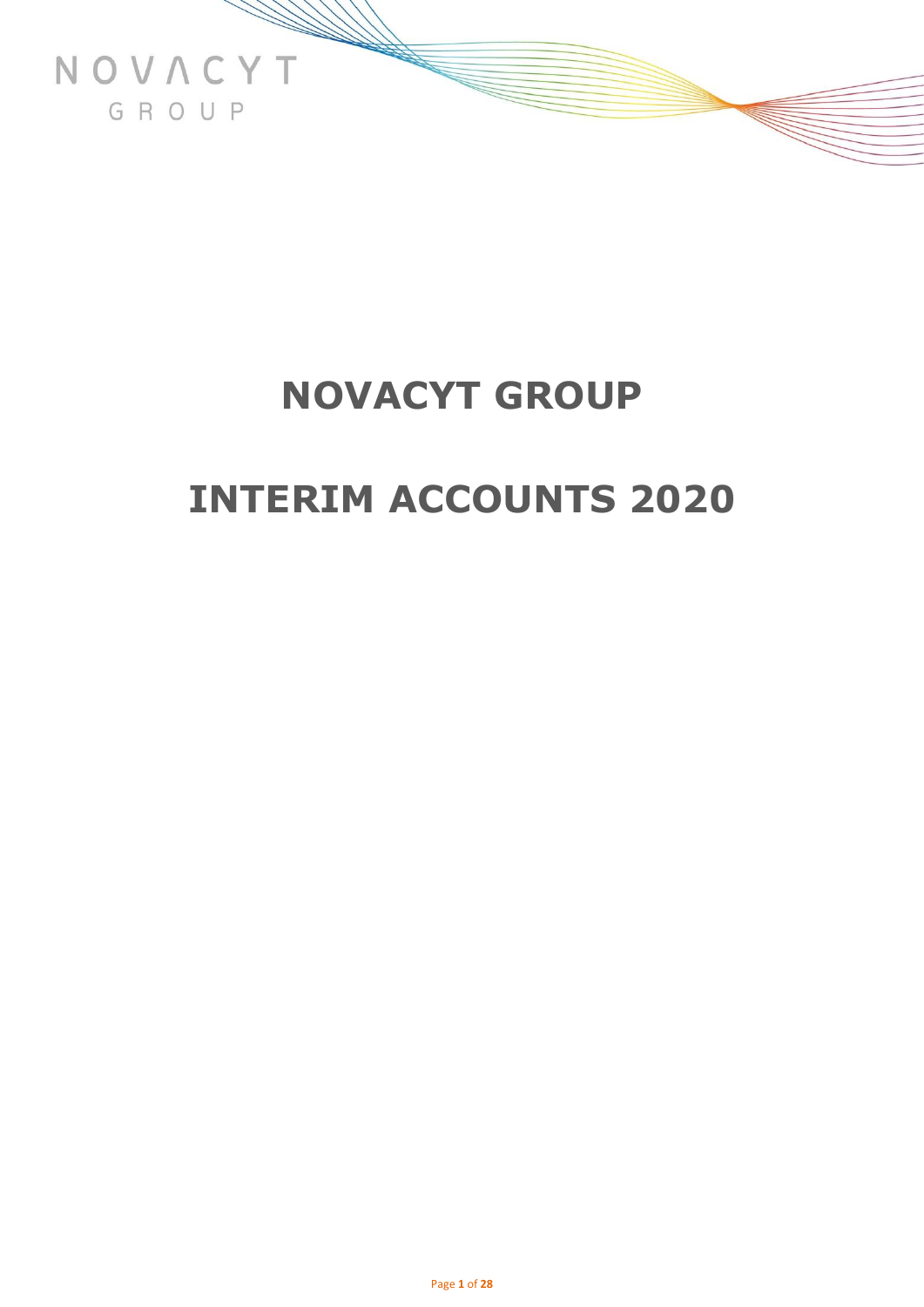### **Consolidated income statement as at 30 June 2020**

NOVACYT

GROUP

|                                                                           |              | (Unaudited)      | (Unaudited) |
|---------------------------------------------------------------------------|--------------|------------------|-------------|
|                                                                           |              | <b>Six month</b> | Six month   |
|                                                                           |              | 30 June          | 30 June     |
| Amounts in '000 €                                                         | <b>Notes</b> | 2020             | 2019        |
| <b>Continuing Operations</b>                                              |              |                  |             |
| Revenue                                                                   | 4, 5         | 72,374           | 7,223       |
| Cost of sales                                                             | 6            | $-12,109$        | $-2,643$    |
| <b>Gross profit</b>                                                       |              | 60,265           | 4,580       |
|                                                                           |              |                  |             |
| Sales, marketing and distribution expenses                                |              | $-1,966$         | $-1,317$    |
| Research and development expenses                                         |              | $-593$           | $-229$      |
| General and administrative expenses                                       |              | $-9,035$         | $-3,639$    |
| Governmental subsidies                                                    |              |                  | 7           |
|                                                                           |              |                  |             |
| Operating profit/loss before exceptional items                            |              | 48,672           | - 598       |
| Other operating income                                                    | 7            | 5                | 57          |
| Other operating expenses                                                  | 7            | $-353$           | $-123$      |
|                                                                           |              |                  |             |
| Operating profit/loss after exceptional items                             |              | 48,324           | -664        |
|                                                                           |              |                  |             |
| Financial income                                                          | 8            | 87               | 36          |
| Financial expense                                                         | 8            | $-2,292$         | $-579$      |
| Profit/loss before tax                                                    |              | 46,120           | $-1,208$    |
|                                                                           |              |                  |             |
| Tax (expense)/income                                                      | 9            | $-5,924$         |             |
|                                                                           |              |                  |             |
| Profit/loss after tax from continuing operations                          |              | 40,195           | $-1,208$    |
|                                                                           |              |                  |             |
| Loss from discontinued operations                                         |              |                  | - 786       |
| Profit/loss after tax attributable to owners of the                       |              |                  |             |
| company                                                                   |              | 40,195           | $-1,994$    |
| Profit/loss per share $(\epsilon)$                                        | 10           | 0.61             | $-0.05$     |
| Profit/diluted loss per share $(\epsilon)$                                | 10           | 0.61             | $-0.05$     |
|                                                                           |              |                  |             |
| Profit/loss per share from the continuing operations $(\epsilon)$         |              | 0.61             | $-0.03$     |
| Profit/diluted loss per share from the continuing operations $(\epsilon)$ |              | 0.61             | $-0.03$     |
|                                                                           |              |                  |             |
| Loss per share from the discontinued operations $(\epsilon)$              |              | 0.00             | $-0.02$     |
| Diluted loss per share from the discontinued operations $(\epsilon)$      |              | 0.00             | $-0.02$     |

The June 2019 consolidated income statement is presented to reflect the impacts of the application of IFRS 5 relative to discontinued operations, by stating the NOVAprep activity on a single line "Loss from discontinued operations".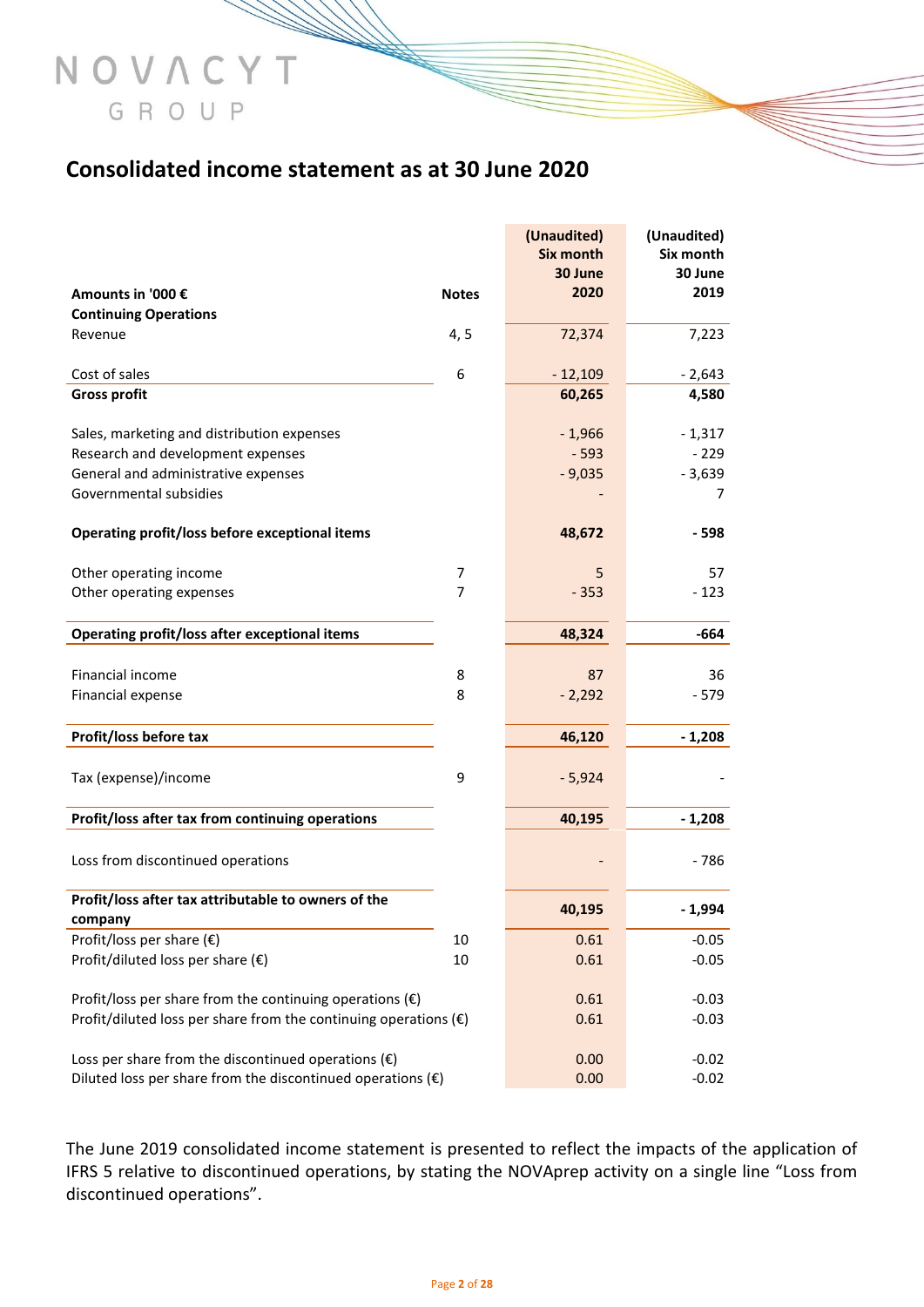### **Consolidated statement of comprehensive income as at 30 June 2020**

|                                                                         |              | (Unaudited)<br>Six month<br>30 June | (Unaudited)<br>Six month<br>30 June |
|-------------------------------------------------------------------------|--------------|-------------------------------------|-------------------------------------|
| Amounts in '000 €                                                       | <b>Notes</b> | 2020                                | 2019                                |
| Profit/loss after tax                                                   |              | 40,195                              | - 1,994                             |
| Items that may be reclassified subsequently to profit<br>or loss:       |              |                                     |                                     |
| <b>Translation reserves</b>                                             |              | $-1,959$                            | $-2$                                |
| Total comprehensive profit/loss                                         |              | 38,236                              | - 1,996                             |
| Comprehensive profit/loss attributable to:<br>Owners of the company (*) |              | 38,236                              | - 1,996                             |
|                                                                         |              |                                     |                                     |

(\*) There are no non-controlling interests.

NOVACYT

GROUP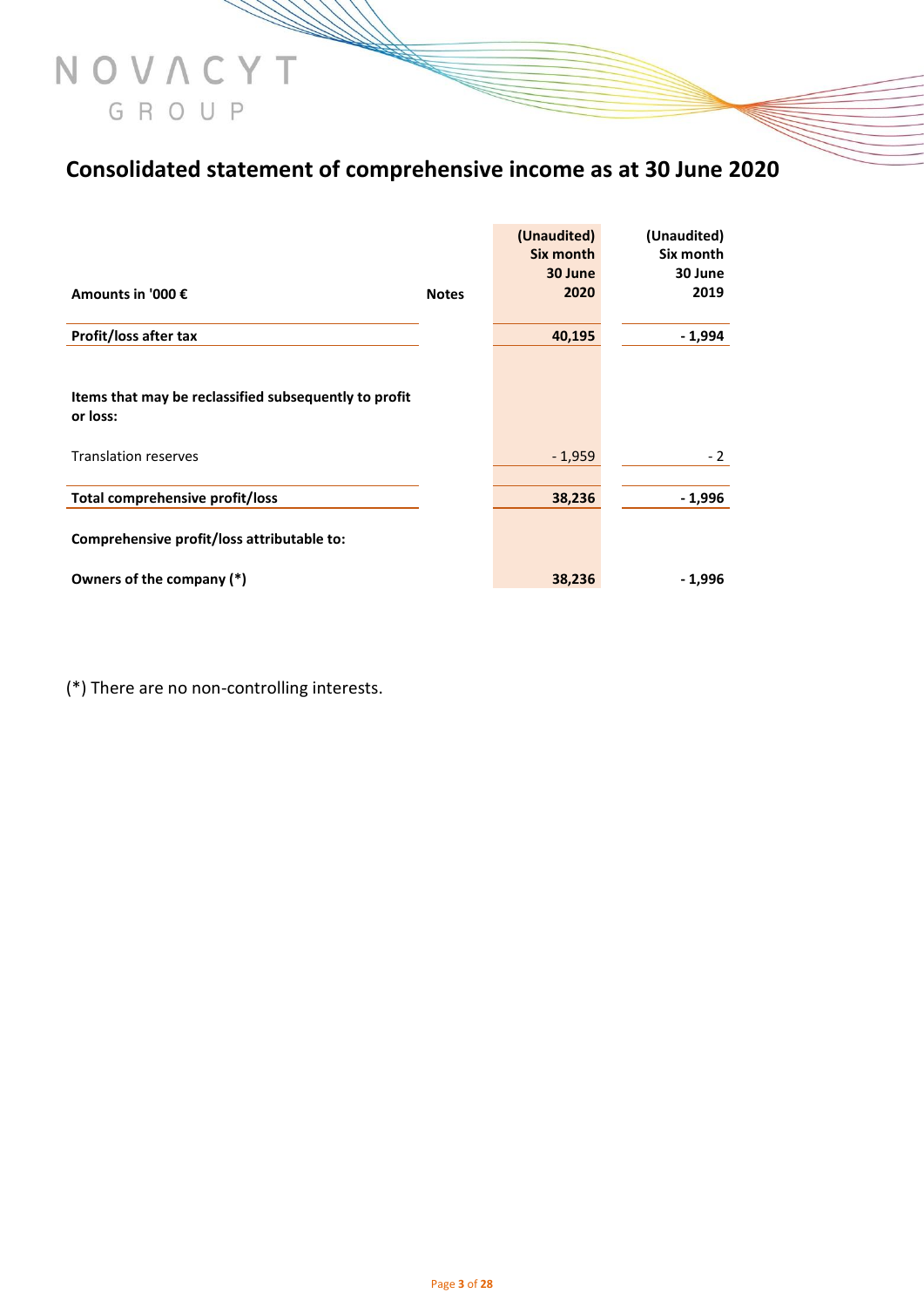### **Statement of financial position as at 30 June 2020**

NOVACYT

GROUP

|                                                                 |              | (Unaudited) | (Audited)   |
|-----------------------------------------------------------------|--------------|-------------|-------------|
|                                                                 |              | Six month   | Year ended  |
|                                                                 |              | 30 June     | 31 December |
| Amounts in '000 €                                               | <b>Notes</b> | 2020        | 2019        |
|                                                                 |              |             |             |
| Goodwill                                                        |              | 15,911      | 15,918      |
| Other intangible assets                                         |              | 3,514       | 4,313       |
| Property, plant and equipment                                   |              | 3,221       | 3,478       |
| Non-current financial assets                                    |              | 112         | 240         |
| Other long-term assets                                          |              | 377         | 214         |
| <b>Non-current assets</b>                                       |              | 23,136      | 24,163      |
|                                                                 | 11           | 15,558      | 2,439       |
| Inventories and work in progress<br>Trade and other receivables | 12           |             |             |
| Tax receivables                                                 |              | 28,470      | 2,168       |
|                                                                 |              |             | 4           |
| Prepayments                                                     |              | 1,081       | 406         |
| Short-term investments                                          |              | 10          | 10          |
| Cash & cash equivalents                                         | 13           | 19,720      | 1,805       |
| <b>Current assets</b>                                           |              | 64,839      | 6,832       |
| Assets classified as held for sale                              |              |             | 70          |
| <b>Total assets</b>                                             |              | 87,975      | 31,065      |
|                                                                 |              |             |             |
| Bank overdrafts and current portion of long-term                | 14           |             | 2,189       |
| borrowings                                                      |              |             |             |
| Lease liabilities - short-term                                  |              | 225         | 268         |
| Provisions - short-term                                         | 15           | 4,237       | 50          |
| Trade and other liabilities                                     | 16           | 16,296      | 4,591       |
| <b>Tax liabilities</b>                                          |              | 5,650       |             |
| Other current liabilities                                       |              | 469         | 591         |
| <b>Total current liabilities</b>                                |              | 26,877      | 7,689       |
| Net current assets / (liabilities)                              |              | 37,962      | $-857$      |
|                                                                 |              |             |             |
| Borrowings and convertible bond notes                           | 14           |             | 6,137       |
| Lease liabilities - long-term                                   |              | 2,043       | 2,356       |
| Provisions - long-term                                          | 15           | 215         | 240         |
| Deferred tax liabilities                                        |              | 78          | 49          |
| <b>Total non-current liabilities</b>                            |              | 2,336       | 8,782       |
| <b>Total liabilities</b>                                        |              | 29,213      | 16,471      |
|                                                                 |              |             |             |
| <b>Net assets</b>                                               |              | 58,762      | 14,594      |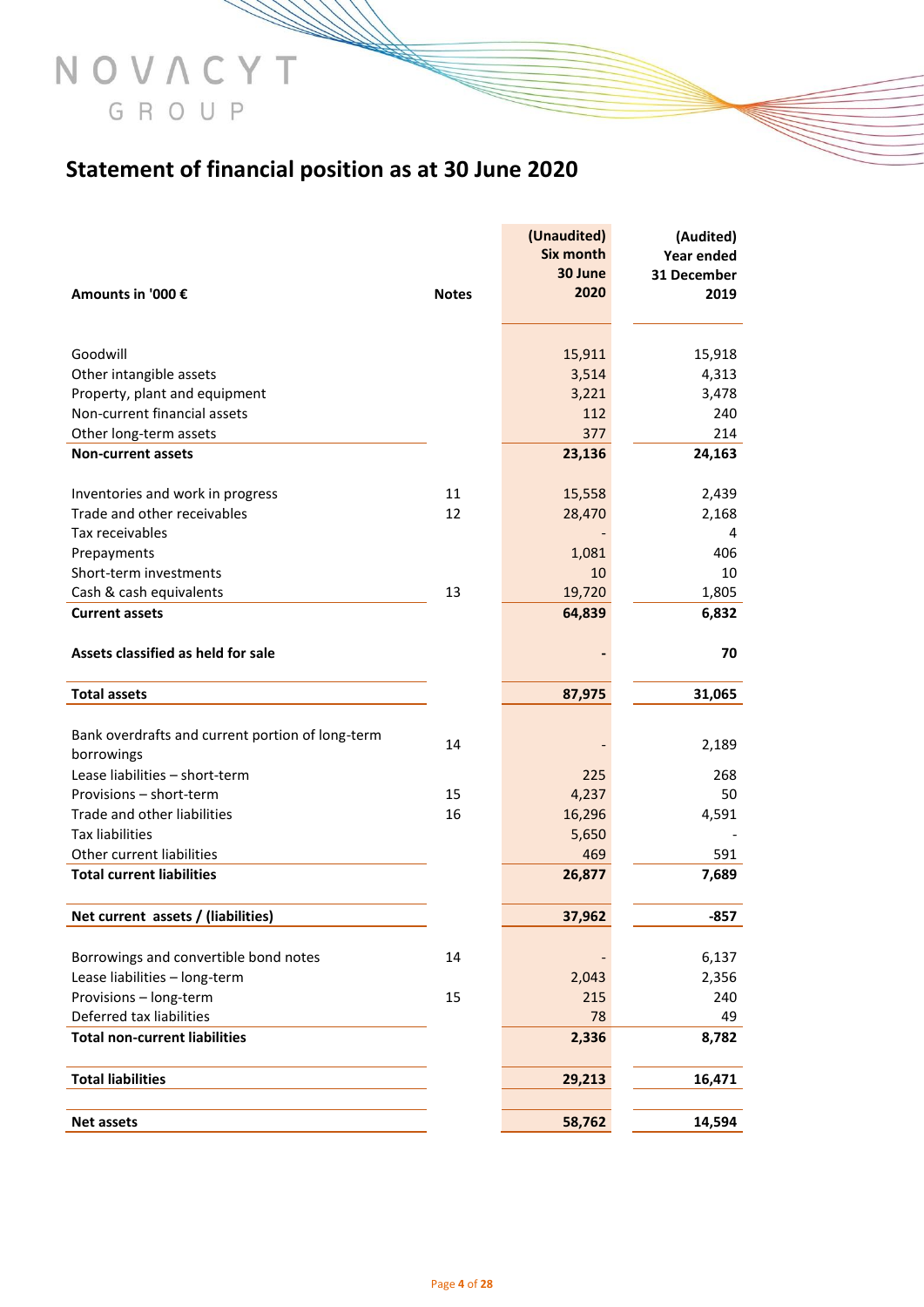# GROUP

NOVACYT

### **Statement of financial position as at 30 June 2020**

|                                      |              | (Unaudited)<br>Six month | (Audited)<br>Year ended |
|--------------------------------------|--------------|--------------------------|-------------------------|
| Amounts in '000 €                    | <b>Notes</b> | 30 June<br>2020          | 31 December<br>2019     |
|                                      |              |                          |                         |
| Share capital                        | 17           | 4,708                    | 3,873                   |
| Share premium account                |              | 62,151                   | 58,012                  |
| Own shares                           |              | $-138$                   | $-174$                  |
| Other reserves                       |              | $-5,265$                 | $-3,306$                |
| Equity reserve                       |              | 1,323                    | 401                     |
| <b>Retained losses</b>               |              | $-4,017$                 | $-44,212$               |
| Total equity - owners of the company |              | 58,762                   | 14,594                  |
| <b>Total equity</b>                  |              | 58,762                   | 14,594                  |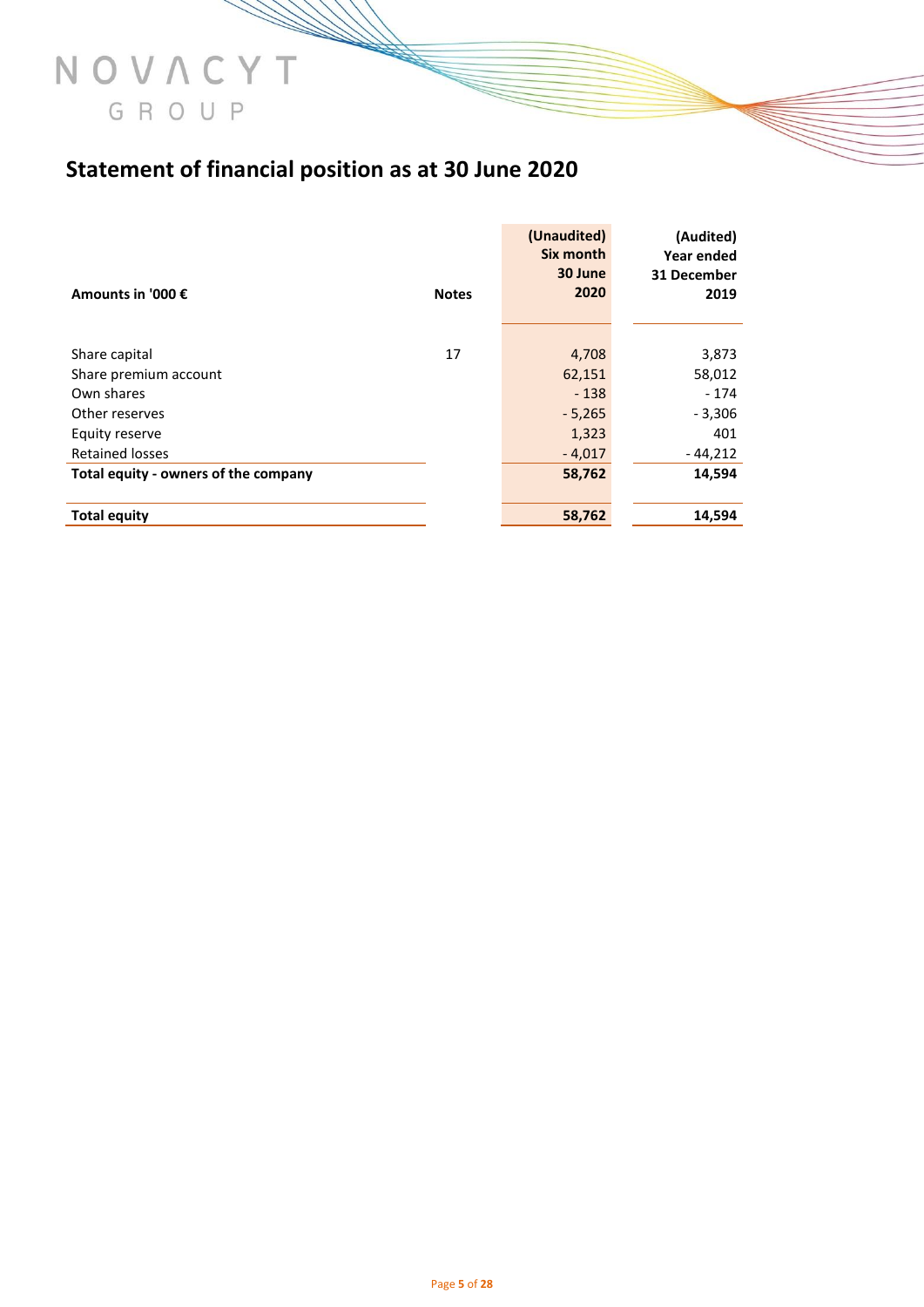### **Statement of changes in equity as at 30 June 2020**

NOVACYT

GROUP

| Amounts in '000 €                                            |                         |                         |               |                           |                               | Other group reserves      |                                     |               |                  |                         |
|--------------------------------------------------------------|-------------------------|-------------------------|---------------|---------------------------|-------------------------------|---------------------------|-------------------------------------|---------------|------------------|-------------------------|
|                                                              |                         |                         |               |                           | <b>Acquisition</b>            |                           | Other<br>comprehensive              |               |                  |                         |
|                                                              | <b>Share</b><br>capital | <b>Share</b><br>premium | Own<br>shares | <b>Equity</b><br>reserves | of the shares<br>Primerdesign | of Translation<br>reserve | income on<br>retirement<br>benefits | <b>Total</b>  | Retained<br>loss | <b>Total</b><br>equity  |
|                                                              |                         |                         |               |                           |                               |                           |                                     |               |                  |                         |
| Balance at 1 January 2019                                    | 2,511                   | 58,249                  | $-178$        | 422                       | $-2,948$                      | 139                       | $-11$                               | $-2,820$      | $-38,046$        | 20,138                  |
| <b>Translation differences</b>                               |                         |                         |               |                           |                               | $-486$                    |                                     | $-486$        |                  | $-486$                  |
| Loss for the period                                          |                         |                         |               |                           |                               |                           |                                     |               | $-6,558$         | $-6,558$                |
| <b>Total comprehensive loss for</b><br>the period            |                         |                         |               |                           |                               | $-486$                    |                                     | $-486$        | $-6,558$         | $-7,044$                |
| Issue of share capital                                       |                         | $-180$                  |               |                           |                               |                           |                                     |               |                  | $-180$                  |
| Own shares acquired/sold in<br>the period                    |                         |                         | 4             |                           |                               |                           |                                     |               |                  | $\overline{\mathbf{4}}$ |
| Other changes                                                | 1,362                   | $-57$                   |               | $-21$                     |                               |                           |                                     |               | 392              | 1,676                   |
| Balance at 31 December 2019                                  | 3,873                   | 58,012                  | $-174$        | 401                       | $-2,948$                      | $-347$                    |                                     | $-11 - 3,306$ | $-44,212$        | 14,594                  |
| <b>Translation differences</b>                               |                         |                         |               |                           |                               | $-1,959$                  |                                     | $-1,959$      |                  | $-1,959$                |
| Profit for the period                                        |                         |                         |               |                           |                               |                           |                                     |               | 40,195           | 40,195                  |
| <b>Total comprehensive income</b><br>/ (loss) for the period |                         |                         |               |                           | ۰                             | $-1,959$                  | $\overline{a}$                      | $-1,959$      | 40,195           | 38 236                  |
| Issue of share capital                                       | 835                     | 4,139                   |               |                           |                               |                           |                                     |               |                  | 4,974                   |
| Own shares acquired/sold in<br>the period                    |                         |                         | 36            |                           |                               |                           |                                     |               |                  | 36                      |
| Other changes                                                |                         |                         |               | 922                       |                               |                           |                                     |               |                  | 922                     |
| Balance at 30 June 2020                                      | 4,708                   | 62,151                  | $-138$        | 1,323                     | $-2,948$                      | $-2,306$                  | $-11$                               | $-5,265$      | $-4,017$         | 58,762                  |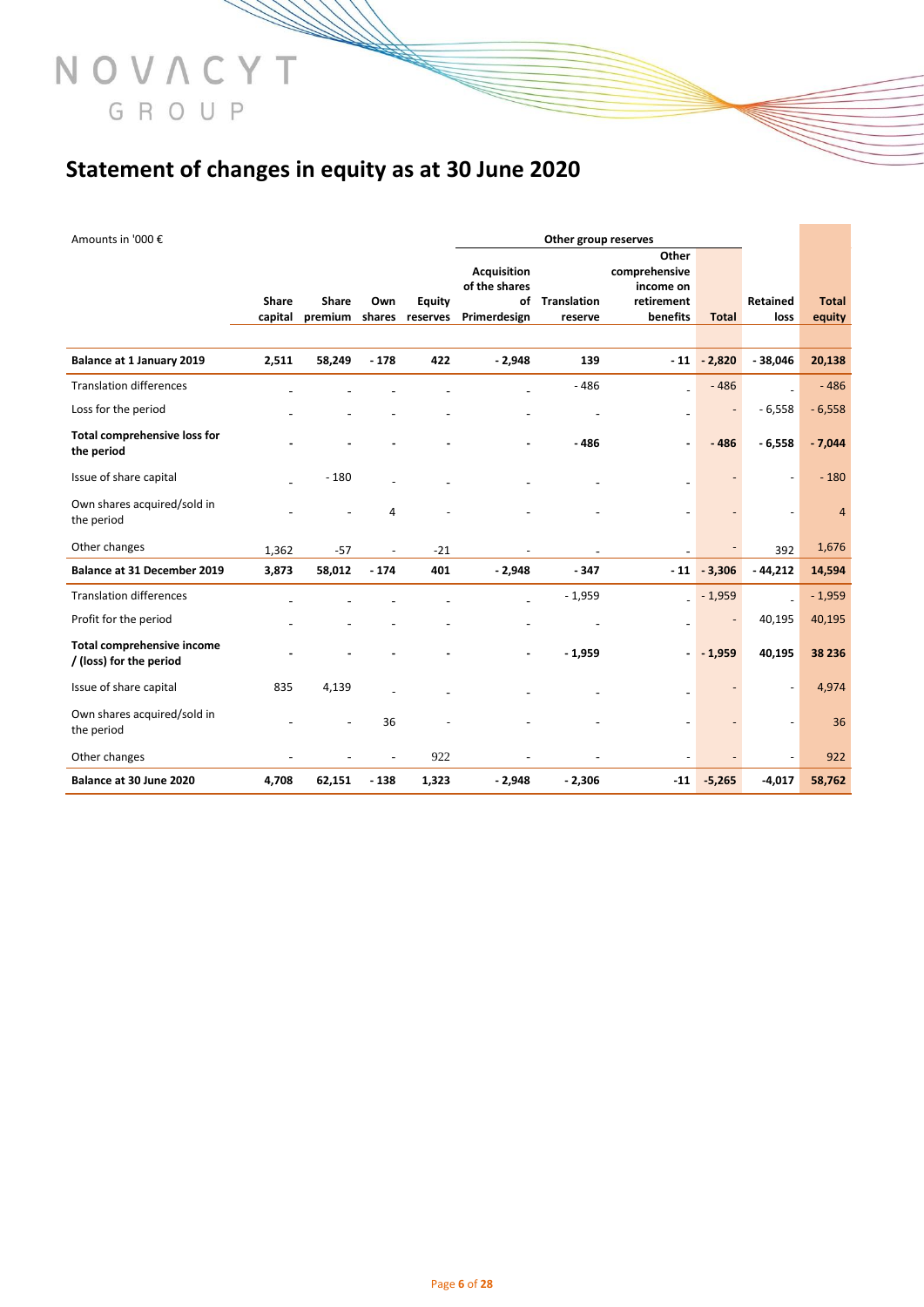### **Statement of cash flows as at 30 June 2020**

NOVACYT

GROUP

| Amounts in '000 €                                                 | Notes | (Unaudited)<br><b>Six month</b><br>30 June<br>2020 | (Unaudited)<br>Six month<br>30 June<br>2019 |
|-------------------------------------------------------------------|-------|----------------------------------------------------|---------------------------------------------|
|                                                                   | 18    | 24,603                                             | - 577                                       |
| Net cash from operating activities<br><b>Investing activities</b> |       |                                                    |                                             |
| Proceeds on disposal of property, plant and equipment             |       | 3                                                  |                                             |
| Purchases of patents and trademarks                               |       | $-43$                                              | - 158                                       |
| Purchases of property, plant and equipment                        |       | $-268$                                             | $-200$                                      |
| Purchases of trading investments                                  |       | 78                                                 | 6                                           |
| Acquisition / sale of subsidiaries net of cash                    |       | $\overline{7}$                                     | $-278$                                      |
| Net cash generated from investing activities                      |       | $-223$                                             | $-630$                                      |
| Investing cash flows from discontinued activities                 |       |                                                    | $-25$                                       |
| Investing cash flows from continuing operations                   |       | $-223$                                             | $-605$                                      |
|                                                                   |       |                                                    |                                             |
| Repayments of borrowings and other financial liabilities          | 14    | $-5,991$                                           | $-993$                                      |
| Proceeds on issue of borrowings and bond notes                    |       |                                                    | 2,036                                       |
| Proceeds on issue of shares                                       |       | 2,908                                              | $-69$                                       |
| Disposal (purchase) of own shares - Net                           |       | 36                                                 | - 2                                         |
| Variation of other short-term financing facilities                |       | $-775$                                             |                                             |
| Paid interest expenses                                            |       | $-1,808$                                           | $-290$                                      |
| Net cash generated from financing activities                      |       | $-5,630$                                           | 682                                         |
| Financing cash flows from discontinued activities                 |       |                                                    |                                             |
| Financing cash flows from continuing operations                   |       | $-5,630$                                           | 682                                         |
|                                                                   |       |                                                    |                                             |
| Net increase/(decrease) in cash and cash equivalents              |       | 18,750                                             | $-525$                                      |
| Cash and cash equivalents at beginning of year                    |       | 1,805                                              | 1,132                                       |
| Effect of foreign exchange rate changes                           |       | $-835$                                             | - 9                                         |
| Cash and cash equivalents at end of period                        |       | 19,720                                             | 598                                         |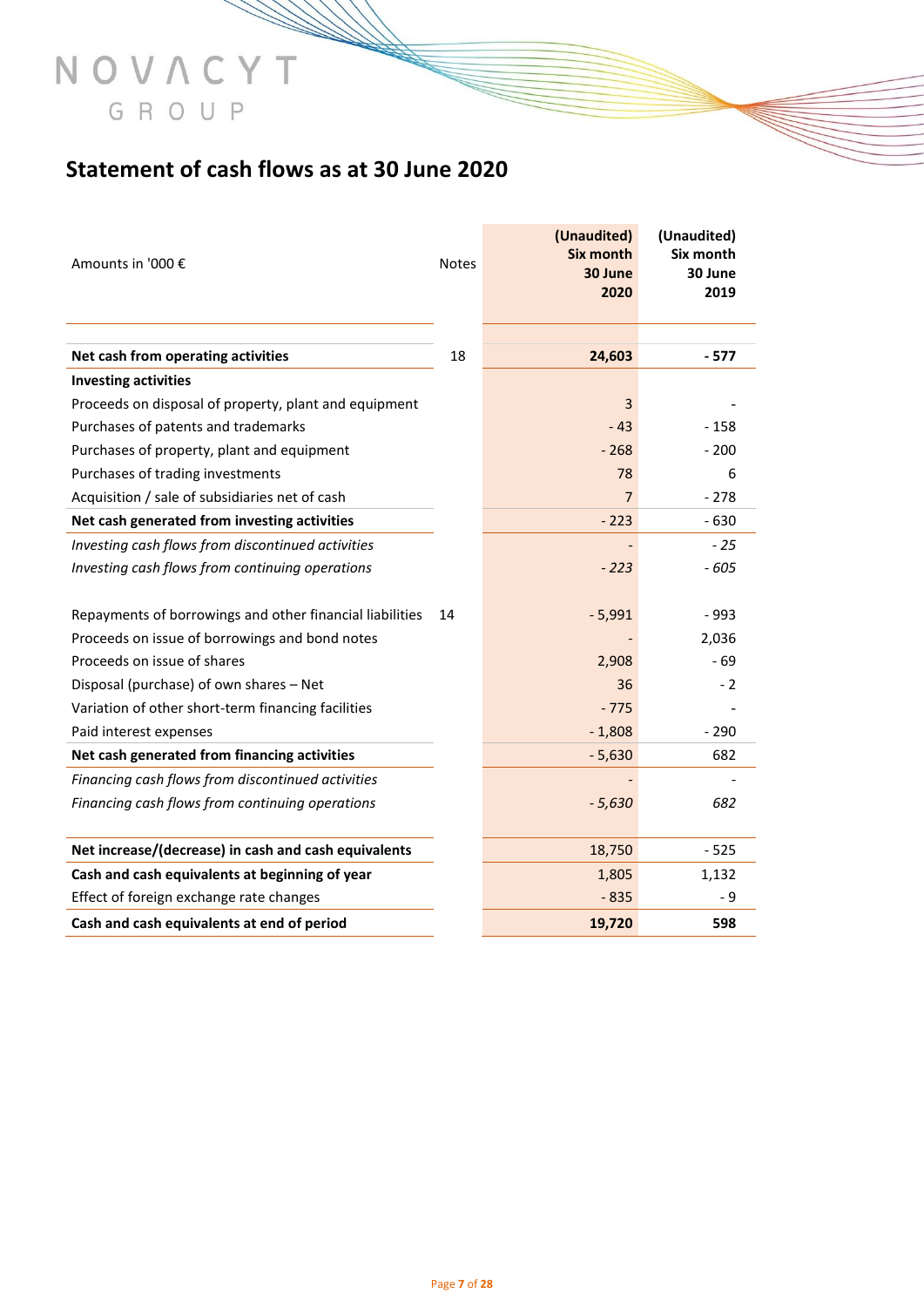

#### **NOTES TO THE INTERIM FINANCIAL STATEMENTS FOR THE SIX MONTH PERIOD TO 30 JUNE 2020**

#### **1. GENERAL INFORMATION AND BASIS OF PREPARATION**

The Novacyt Group is an international diagnostics business generating an increasing portfolio of invitro and molecular diagnostic tests. Its core strengths lie in diagnostics product development, commercialisation, contract design and manufacturing. The Company's lead business units comprise of Primerdesign and Lab21 Products, supplying an extensive range of high-quality assays and reagents worldwide. The Group directly serves microbiology, haematology and serology markets as do its global partners, which include major corporates. Its registered office is located at 13 Avenue Morane Saulnier, 78140 Vélizy Villacoublay.

The financial information contained in this report comprises the consolidated financial statements of the Company and its subsidiaries (hereinafter referred to collectively as "the Group"). They are prepared and presented in '000s of euros.

The financial information includes all companies under exclusive control. The Company does not exercise joint control or have significant influence over other companies. Subsidiaries are consolidated from the date on which the Group obtains effective control. It has been prepared in accordance with the recognition and measurement requirements of International Financial Reporting Standards as adopted for use in the EU (IFRSs).

This condensed consolidated interim financial information does not constitute full statutory accounts. They do not include all of the information required for full annual financial statements and should be read in conjunction with the consolidated financial statements for the twelve months ended 31 December 2019. Statutory accounts for the year ended 31 December 2019 were approved by the Board of Directors and have been delivered to the Registrar of Companies. The auditor's report on those accounts was unqualified. The financial information for the half years 30 June 2020 and 30 June 2019 is unaudited and the twelve months to 31 December 2019 is audited.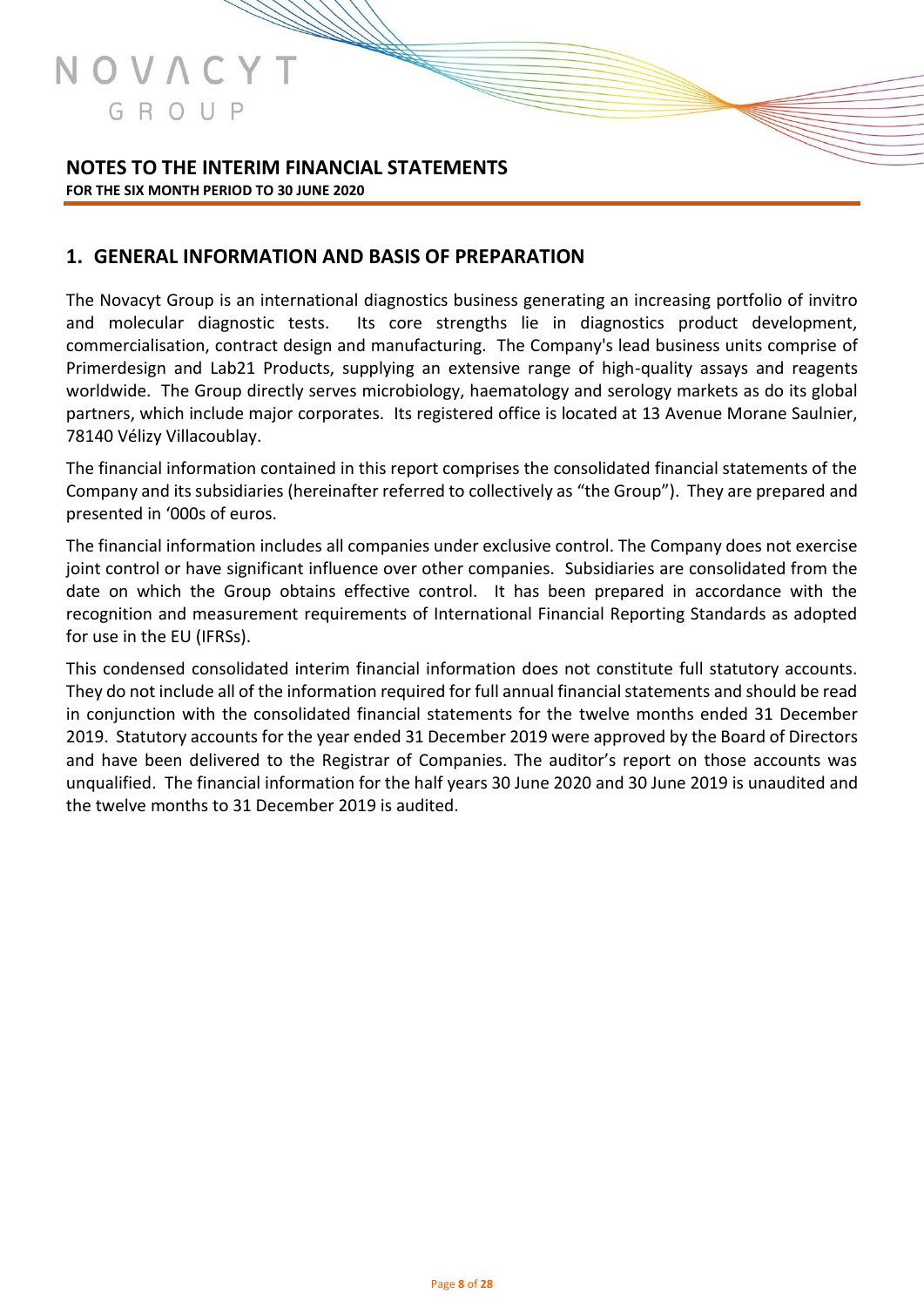

All intragroup assets and liabilities, equity, income, expenses and cash flows relating to transactions between the members of the Group are eliminated on consolidation. The Company's scope of consolidation included the following companies:

|                                |                               |                       |                         |                               | At 30 June 2019       |                         |
|--------------------------------|-------------------------------|-----------------------|-------------------------|-------------------------------|-----------------------|-------------------------|
| <b>Companies</b>               | <b>Interest</b><br>percentage | Control<br>percentage | Consolidation<br>method | <b>Interest</b><br>percentage | Control<br>percentage | Consolidation<br>method |
|                                |                               |                       |                         |                               |                       |                         |
| <b>Biotec Laboratories Ltd</b> | 100.00 %                      | 100.00 %              | <b>FC</b>               | 100.00 %                      | 100.00 %              | <b>FC</b>               |
| Lab21 Healthcare Ltd           | 100.00 %                      | 100.00 %              | <b>FC</b>               | 100.00 %                      | 100.00 %              | FC                      |
| Lab <sub>21</sub> Ltd          | 0.00%                         | 0.00%                 |                         | 100.00 %                      | 100.00 %              | FC                      |
| Microgen Bioproducts Ltd       | 100.00 %                      | 100.00%               | <b>FC</b>               | 100.00 %                      | 100.00 %              | FC                      |
| Novacyt SA                     | 100.00 %                      | 100.00 %              | FC.                     | 100.00 %                      | 100.00 %              | FC                      |
| Novacyt Asia Ltd               | 100.00 %                      | 100.00 %              | <b>FC</b>               | 100.00 %                      | 100.00 %              | FC                      |
| Novacyt China Ltd              | 100.00 %                      | 100.00%               | <b>FC</b>               | 100.00 %                      | 100.00 %              | <b>FC</b>               |
| Novacyt UK Holdings Ltd        | 100.00 %                      | 100.00 %              | <b>FC</b>               | 0.00%                         | 0.00%                 |                         |
| Primerdesign Ltd               | 100.00 %                      | 100.00%               | FC                      | 100.00 %                      | 100.00 %              | FC                      |

#### **At 30 June 2020 and 31 December 2019 At 30 June 2019**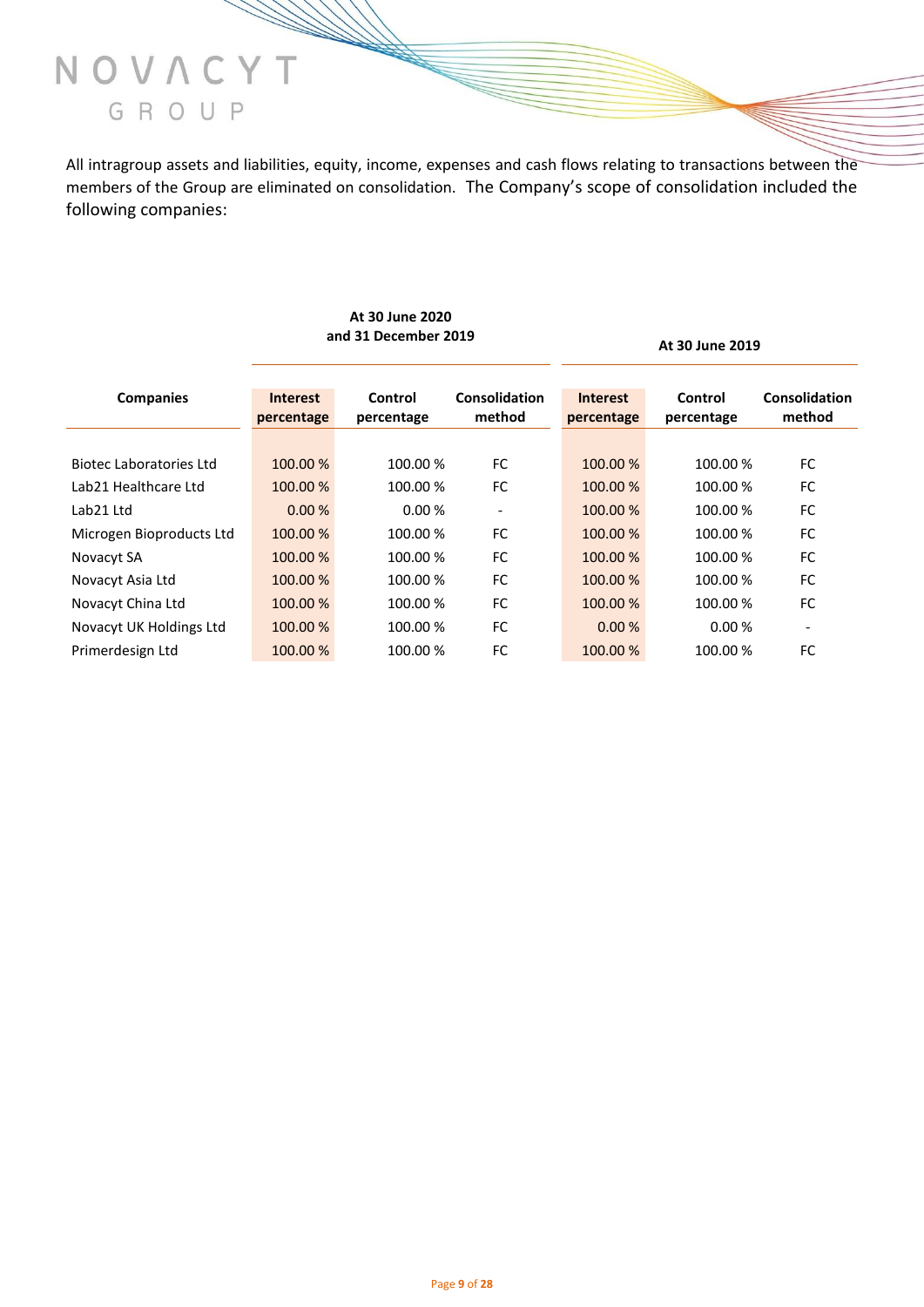#### **2. SUMMARY OF ACCOUNTING POLICIES APPLIED BY THE GROUP**

The financial statements have been prepared in accordance with International Financials Reporting Standards (IFRSs). The financial statements have also been prepared in accordance with IFRSs adopted by the European Union and therefore the Goup financial statements comply with Article 4 of the EU IAS Regulation.

The financial information has been prepared on the historical cost basis except in respect of those financial instruments that have been measured at fair value. Historical cost is generally based on the fair value of the consideration given in exchange for the goods and services.

Fair value is the price that would be received to sell an asset or paid to transfer a liability in an orderly transaction between market participants at the measurement date, regardless of whether that price is directly observable or estimated using another valuation technique. In estimating the fair value of an asset or a liability, the Group takes into account the characteristics of the asset or liability if market participants would take those characteristics into account when pricing the asset or liability at the measurement date. Fair value for measurement and/or disclosure purposes in the financial information is determined on such a basis, except for leasing transactions that are within the scope of IFRS 16, and measurements that have some similarities to fair value but are not fair value, such as net realisable value in IAS 2 or value in use in IAS 36.

The areas where assumptions and estimates are material in relation to the financial information are the measurement of goodwill (see Note 16 of the 2019 Statutory Accounts for further details), the carrying amounts and useful lives of intangible assets (see Note 17 of the 2019 Statutory Accounts for further details), deferred taxes (see Note 21 of the 2019 Statutory Accounts for further details), trade receivables (see Note 23 of the 2019 Statutory Accounts for further details) and provisions for risks and other provisions related to the operating activities (see Note 28 of the 2019 Statutory Accounts for further details).

The accounting policies set out below have been applied consistently to all periods presented in the financial information.

The accounting policies applied by the Group in these condensed consolidated interim financial statements are substantially the same as those applied by the Group in its financial statements for the year ended 31 December 2019 and which form the basis of the 2020 financial statements. The methodology for selecting assumptions underpinning the fair value calculations has not changed since 31 December 2019.

#### **Going concern**

The Directors have, at the time of approving the financial statements, a reasonable expectation that the Group has adequate resources to continue in operational existence for the foreseeable future. Thus, they continue to adopt the going concern basis of accounting in preparing the financial statements.

In making this assessment the Directors have considered the following elements:

- the working capital requirements of the business;
- a positive cash balance at 30 June 2020 of  $£19,720,000;$
- the payment of the LTIP that commenced in November 2017 to be paid in November 2020;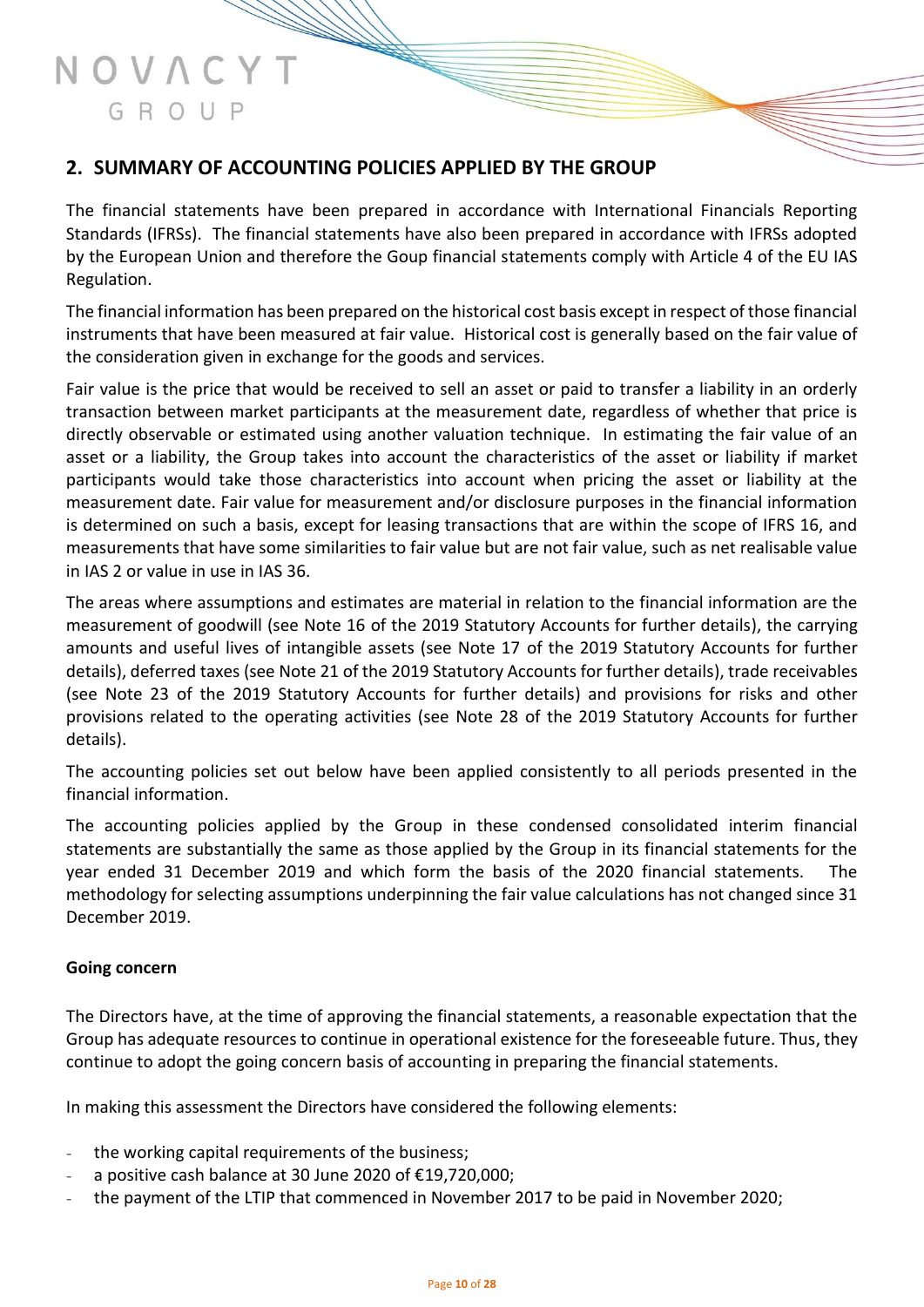increased operating cash inflows generated by the COVID-19 pandemic.

#### **Leases – After adoption of IFRS 16**

IFRS 16 Leases was issued in January 2016 and is effective for an entity's financial statements for annual reporting periods beginning on or after 1 January 2019. IFRS 16 sets out the principles for the recognition, measurement, presentation and disclosure of leases. IFRS 16 introduces significant changes to lessee accounting: it removes the distinction between operating and finance leases under IAS 17 and requires a lessee to recognise a right-of-use asset and a lease liability at lease commencement for all leases, except for short-term leases and leases of low value assets.

- The right-of-use asset is initially measured at cost and subsequently measured at cost less accumulated depreciation and impairment losses, adjusted for any remeasurement of the lease liability
- The lease liability is initially measured at the present value of the future lease payments discounted using the discount rate implicit in the lease (or if that rate cannot be readily determined, the lessee's incremental borrowing rate). Subsequently, the lease liability is adjusted for interest and lease payments, as well as the impact of lease modifications, amongst others.

IFRS 16's transition provisions permit lessees to use either a full retrospective or a modified retrospective approach for leases existing at the date of initial application of the standard, with options to use certain transition reliefs.

The Group has elected to apply the standard using the modified retrospective approach from 1 January 2019, utilising certain of the practical expedients provided within the standard. The Group recognised right-of-use assets and lease liabilities in the consolidated statement of financial position, initially measured at the present value of the future lease payments, with the right-of-use asset adjusted by the amount of any prepaid or accrued lease payments.

#### **Inventories**

Inventories are carried at the lesser of their acquisition cost and their recoverable amount. The acquisition cost of inventories includes materials and supplies, and, where applicable, personnel expenses incurred in transforming inventories into their current state. It is calculated using the weighted average cost method. The recoverable amount represents the estimated selling price less any marketing, sales and distribution expenses.

The gross value of goods and supplies includes the purchase price and incidental expenses.

A provision for impairment, equal to the difference between the gross value determined in accordance with the above terms and the current market price or the realisable value less any proportional selling costs, is recognised when the gross value is greater than the other stated item.

#### **Trade receivables**

The Group has an established credit policy under which the credit status of each new customer is reviewed before credit is advanced, including external credit evaluations where possible. Credit limits are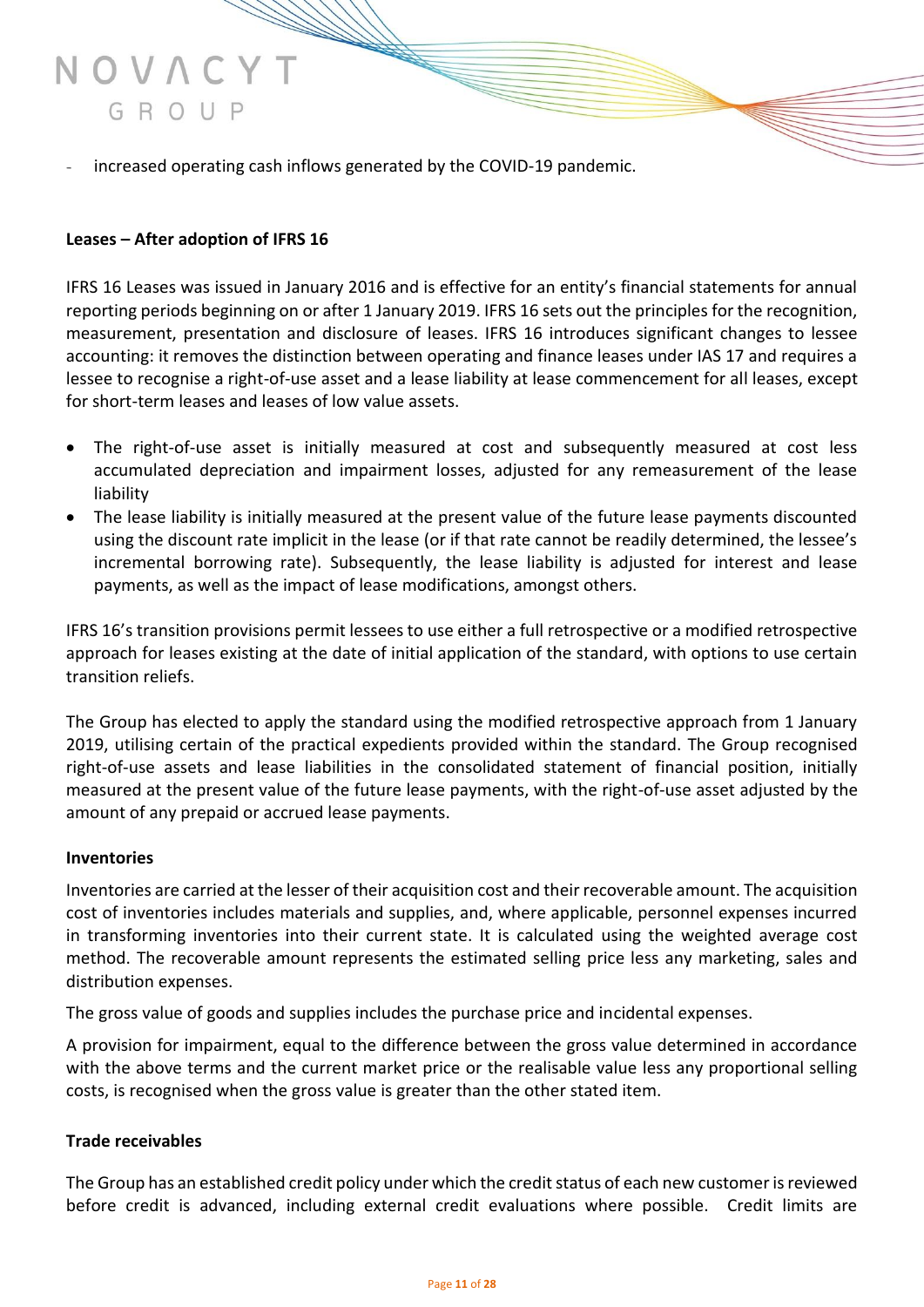established for all significant or high-risk customers, which represent the maximum amount permitted to be outstanding without requiring additional approval from the appropriate level of senior management. Outstanding debts are continually monitored by each division. Credit limits are reviewed on a regular basis, and at least annually. Customers that fail to meet the group's benchmark creditworthiness may only transact with the group on a prepayment basis.

Trade receivables are recorded initially at fair value and subsequently measured at amortised cost. This generally results in their recognition at nominal value less an allowance for any doubtful debts. Trade receivables in foreign currency are transacted in their local currency and subsequently revalued at the end of each reporting period, with any foreign exchange differences being recognised in as an income/expense.

The allowance for doubtful debts is recognised based on management's expectation of losses without regard to whether an impairment trigger happened or not (an "expected credit loss" model). Through implementation of IFRS 9, the Group concluded that no real historical default rate could be determined due a low level of historical write offs across the business. The Group therefore recognises an allowance for doubtful debts on the basis of invoice ageing. Once an invoice is overdue from its due date, based on agreed upon credit terms by more than 90 days, that this invoice is then more likely to default than those invoices operating within 90 days of their due date. As such, these invoices will be provided for in full as part of an expected credit loss model.

Trade receivables are written off when there is no reasonable expectation of recovery. Indicators that there may be no reasonable expectation of recovery may include the failure of the debtor to engage in a payment plan, and failure to make contractual payments within 365 days past due.

#### **Cash and cash equivalents**

Cash equivalents are held in order to meet short-term cash commitments rather than for investment or other purposes. For an investment to qualify as a cash equivalent, it must be readily convertible into a known amount of cash and be subject to an insignificant risk of change in value. Cash and cash equivalents comprise cash funds, current bank accounts and marketable securities (cash Undertakings for Collective Investment in Transferable Securities "UCITS", negotiable debt securities, etc.) that can be liquidated or sold within a very short time (generally with original maturities of three months or less) and which have a negligible risk of change in value. All such items are measured at fair value, with any adjustments recognised in profit or loss.

#### **Trade payables**

Trade payables are obligations to provide cash or other financial assets. They are recognised in the balance sheet when the Group becomes a party to a transaction generating liabilities of this nature. Trade and other payables are recognised in the balance sheet at fair value on initial recognition, except if settlement is to occur more than 12 months after recognition. In such cases, they are measured using the amortised cost method. The use of the effective interest rate method will result in the recognition of a financial expense in the income statement. Trade and other payables are eliminated from the balance sheet when the corresponding obligation is extinguished.

Trade payables have not been discounted, because the effect of doing so would be immaterial.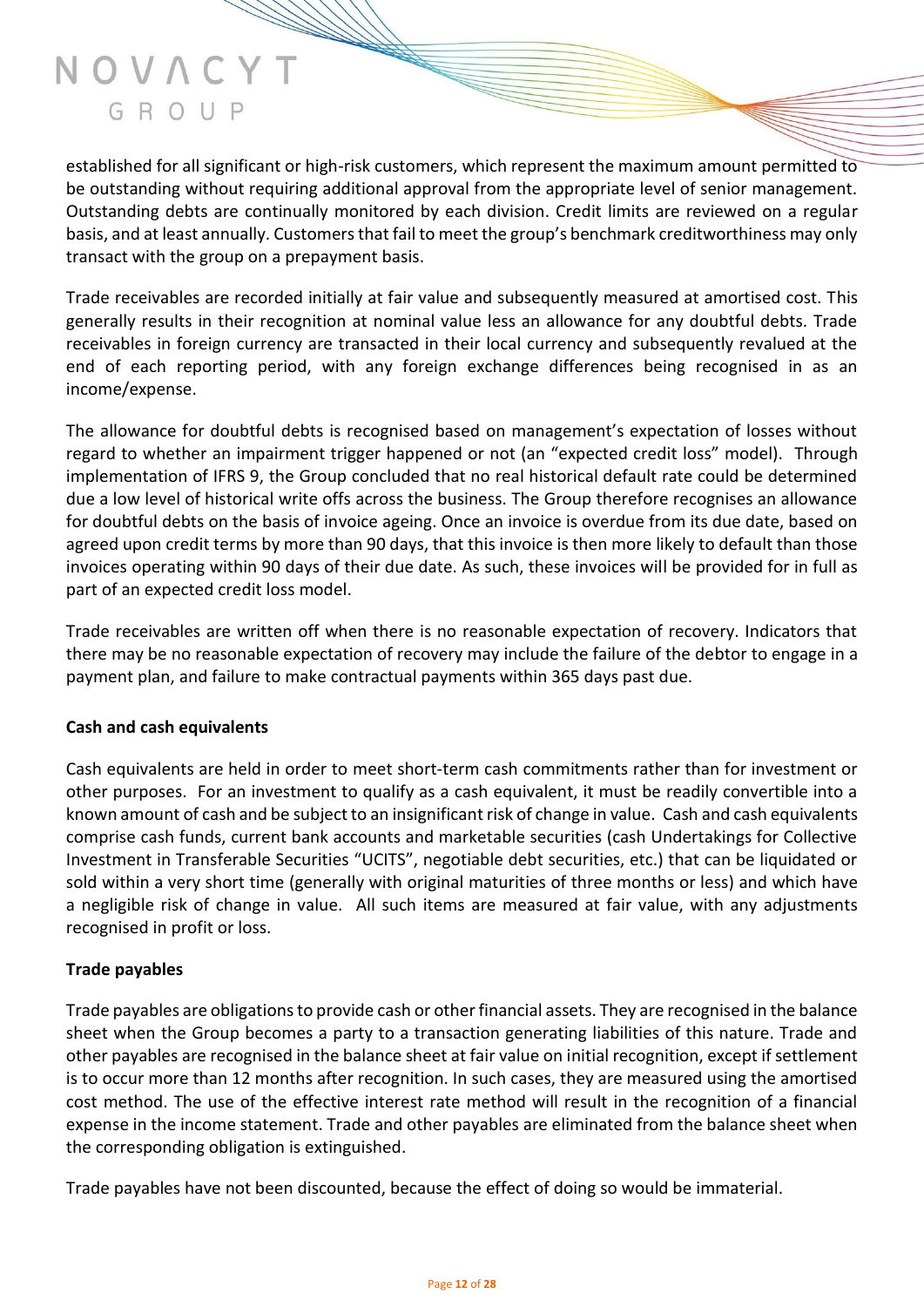

#### **Provisions**

#### • **Long Term Incentive Plan**

Novacyt granted to certain employees shares under a long-term management incentive plan adopted on 1 November 2017. The exercise price is set at the share price on the grant date and the options will be settled in cash. The options will fully vest on the third anniversary of the grant date. The payment expenses are calculated under IFRS 2 "Share-based payments". The accounting charge is spread across the vesting period to reflect the services received and a liability recognised on the statement of financial position.

#### **Taxation**

The income tax expense represents the sum of the tax currently payable and deferred tax.

#### • **Current tax**

The tax currently payable is based on taxable profit for the year. Taxable profit differs from net profit as reported in profit or loss because it excludes items of income or expense that are taxable or deductible in other years and it further excludes items that are never taxable or deductible. The Group's liability for current tax is calculated using tax rates that have been enacted or substantively enacted by the end of the reporting period.

A provision is recognised for those matters for which the tax determination is uncertain but it is considered probable that there will be a future outflow of funds to a tax authority. The provisions are measured at the best estimate of the amount expected to become payable. The assessment is based on the judgement of external tax professionals supported by the Group and previous experience in respect of such activities.

#### • **Deferred tax**

Deferred tax is the tax expected to be payable or recoverable on differences between the carrying amounts of assets and liabilities in the financial statements and the corresponding tax bases used in the computation of taxable profit, and is accounted for using the liability method. Deferred tax liabilities are generally recognised for all taxable temporary differences and deferred tax assets are recognised to the extent that it is probable that taxable profits will be available against which deductible temporary differences can be utilised. Such assets and liabilities are not recognised if the temporary difference arises from the initial recognition of goodwill or from the initial recognition (other than in a business combination) of other assets and liabilities in a transaction that affects neither the taxable profit nor the accounting profit.

Deferred tax liabilities are recognised for taxable temporary differences arising on investments in subsidiaries and associates, and interests in joint ventures, except where the Group is able to control the reversal of the temporary difference and it is probable that the temporary difference will not reverse in the foreseeable future. Deferred tax assets arising from deductible temporary differences associated with such investments and interests are only recognised to the extent that it is probable that there will be sufficient taxable profits against which to utilise the benefits of the temporary differences and they are expected to reverse in the foreseeable future.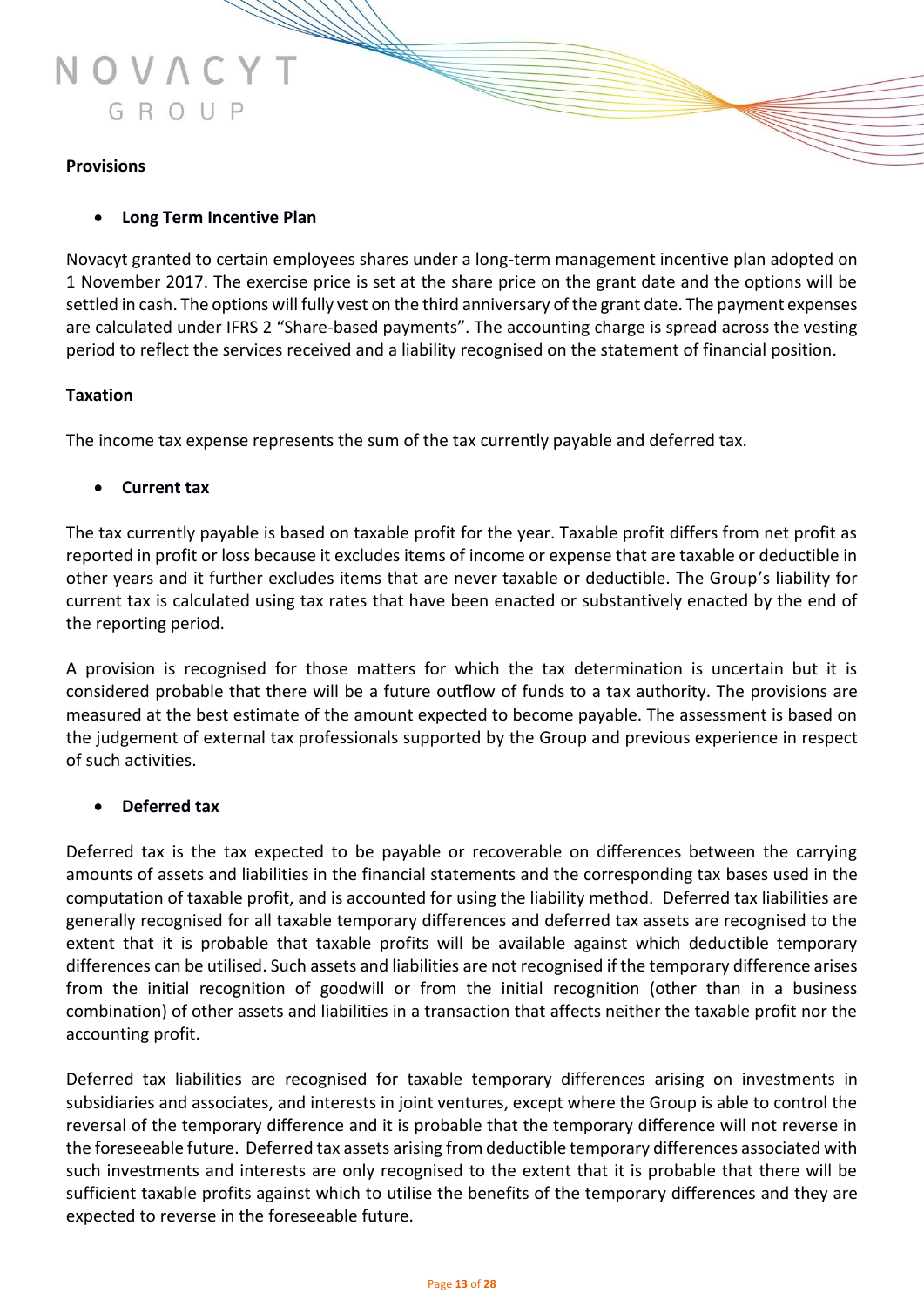Deferred tax is calculated at the tax rates that are expected to apply in the period when the liability is settled or the asset is realised based on tax laws and rates that have been enacted or substantively enacted at the reporting date.

The measurement of deferred tax liabilities and assets reflects the tax consequences that would follow from the manner in which the Group expects, at the end of the reporting period, to recover or settle the carrying amount of its assets and liabilities.

Deferred tax assets and liabilities are offset when there is a legally enforceable right to set off current tax assets against current tax liabilities and when they relate to income taxes levied by the same taxation authority and the Group intends to settle its current tax assets and liabilities on a net basis.

#### **Profit/loss per share**

to be recovered.

NOVACYT

GROUP

The Group reports basic and diluted profit/loss per common share. Basic profit/loss per share is calculated by dividing the profit attributable to common shareholders of the Company by the weighted average number of common shares outstanding during the period.

Diluted profit/loss per share is determined by adjusting the profit attributable to common shareholders by the weighted average number of common shares outstanding, taking into account the effects of all potential dilutive common shares, including options. These options are taken into account for the calculation of the profit/loss per share only if their exercise price is higher than the market price and if they have a dilutive effect on the result per share.

#### **Exceptional items**

Exceptional items are those costs or incomes that in the view of the Board of Directors, require separate disclosure by virtue of their size or incidence, and are charged/credited in arriving at operating profit on the face of the consolidated income statement.

#### **Loss from discontinued operations**

On the 11<sup>th</sup> December 2018, Novacyt announced its intention to sell the NOVAprep business and thus presents its financial results in accordance with the IFRS 5 accounting rule on discontinued operations. As a result, all revenues and charges generated by this activity are presented on a single line, below the net result. This business was disposed of on the 24<sup>th</sup> December 2019.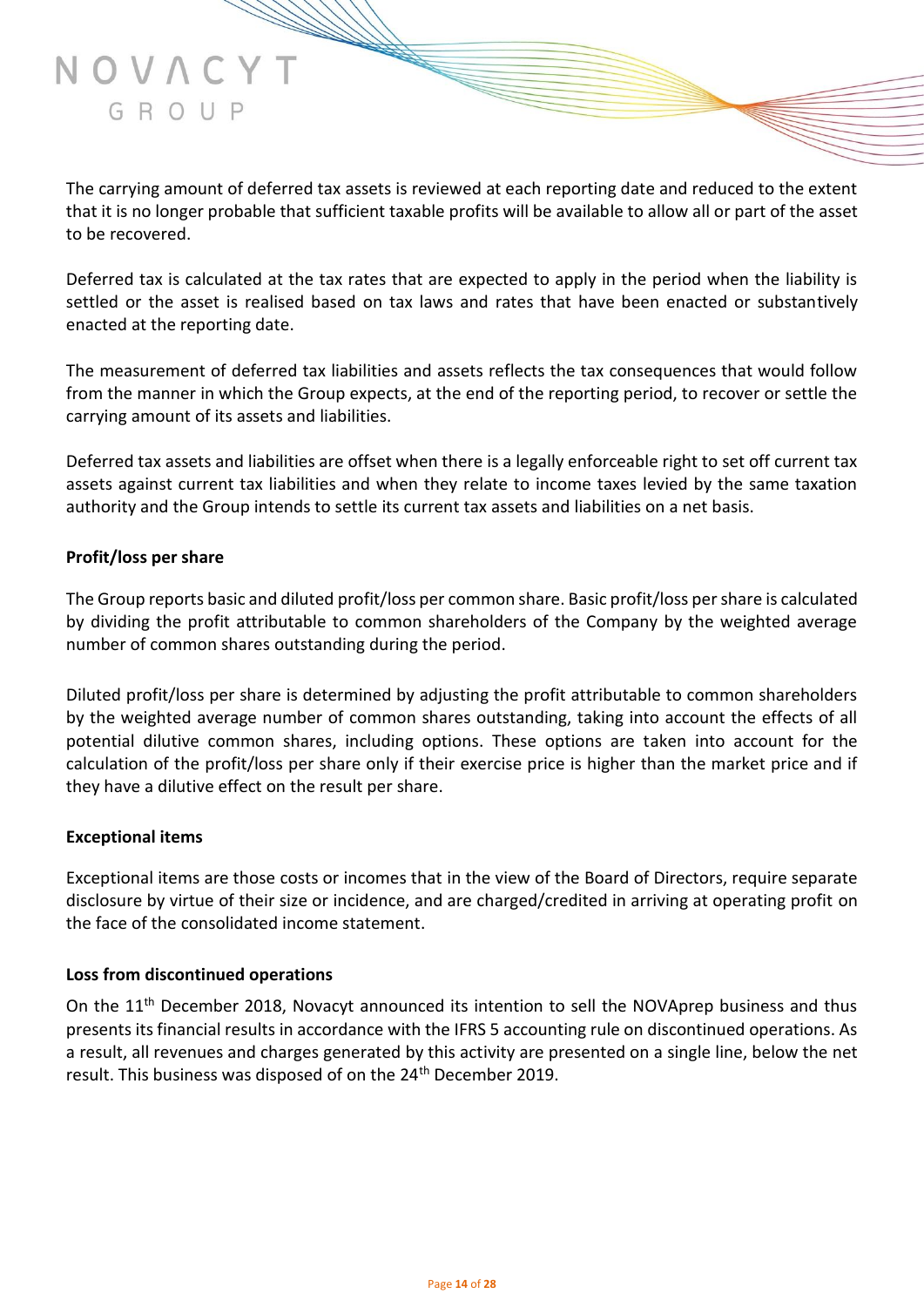#### **3. CRITICAL ACCOUNTING JUDGEMENTS AND KEY SOURCES OF ESTIMATE UNCERTAINTY**

The preparation of the financial information in accordance with IFRS requires management to exercise judgement on the application of accounting policies, and to make estimates and assumptions that affect the amounts of assets and liabilities, and income and expenses. The underlying estimates and assumptions, made in accordance with the going concern principle, are based on past experience and other factors deemed reasonable in the circumstances. They serve as the basis for the exercise of judgement required in determining the carrying amounts of assets and liabilities that cannot be obtained directly from other sources. Actual amounts may differ from these estimates. The underlying estimates and assumptions are reviewed continuously. The impact of changes in accounting estimates is recognised in the period of the change if it affects only that period, or in the period of the change and subsequent periods if such periods are also affected.

#### **Key sources of estimation uncertainty**

The Group has a number of key sources of estimation uncertainty. Of these items only the measurement of goodwill, the measurement of useful lives of intangible assets, the measurement of fair value of assets and liabilities in business combinations, the recognition of deferred taxes, the value of trade and other receivables and the provisions for risks and other provisions related to the operating activities are considered likely to give material adjustment. Other areas of estimates are deemed not material.

#### **Taxation provisions:**

The Group's current tax provision of €5,924,000 relates to management's assessment of the amount of tax payable on open tax positions where the liabilities remain to be agreed with HMRC. Uncertain tax items included in the provision of €5,924,000 relate principally to the interpretation of tax legislation regarding arrangements entered into by the Group in the UK. Due to the uncertainty associated with such tax items, there is a possibility that, on conclusion of open tax matters at a future date, the final outcome may differ significantly.

Whilst a range of outcomes is reasonably possible, the extent of the reasonably possible range is from additional liabilities of up to €3,683,000 to a reduction in liabilities of up to €1,052,000.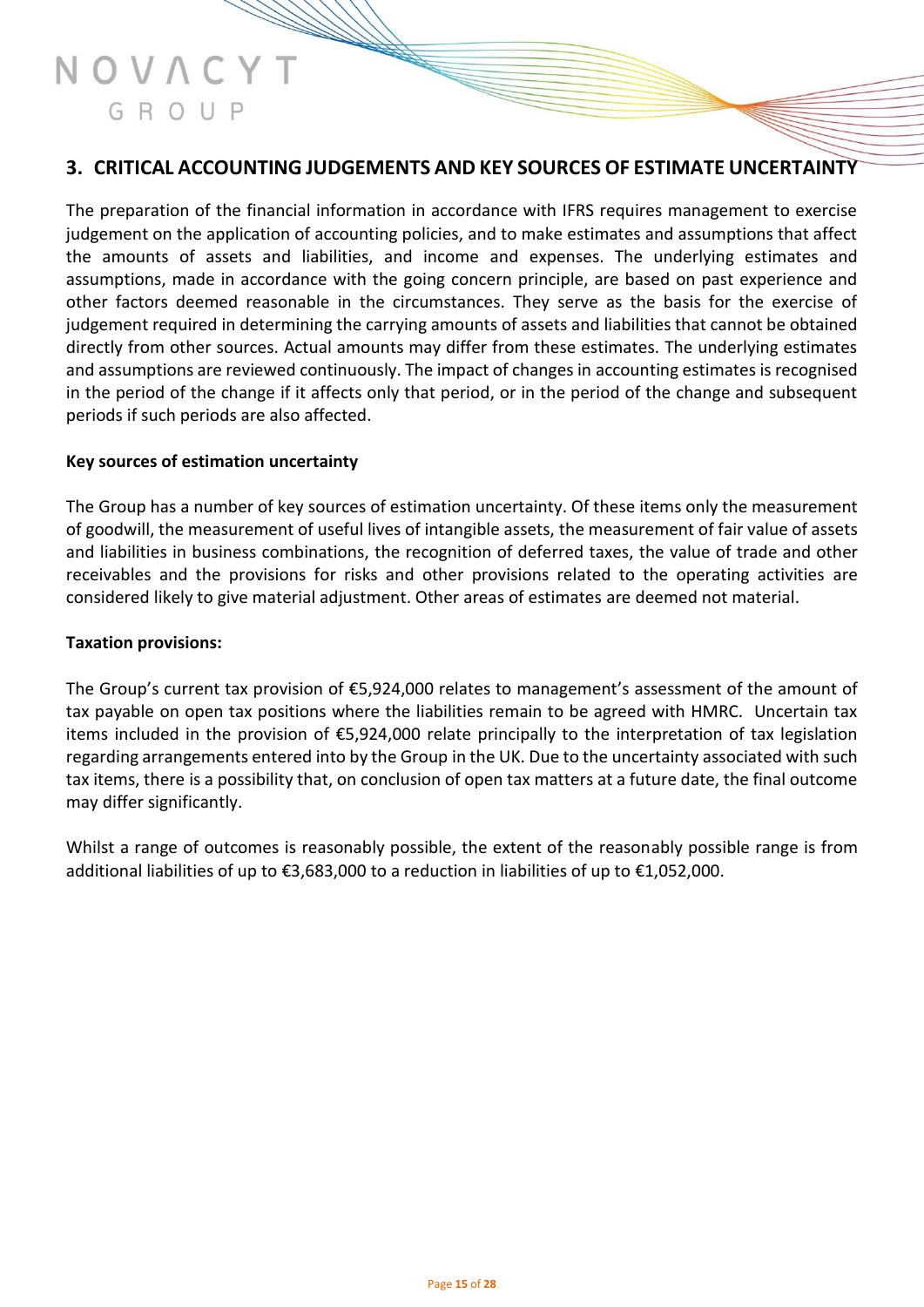## JOVAC GROUP

#### **4. REVENUE**

The table below shows revenue from ordinary operations:

| Amounts in '000 €    | (Unaudited)<br>Six month<br>30 June<br>2020 | (Unaudited)<br>Six month<br>30 June<br>2019 |
|----------------------|---------------------------------------------|---------------------------------------------|
|                      |                                             |                                             |
| Manufactured goods   | 72,210                                      | 6,676                                       |
| Services             |                                             | 306                                         |
| Traded goods         | 26                                          | 58                                          |
| Other                | 138                                         | 183                                         |
| <b>Total Revenue</b> | 72,374                                      | 7,223                                       |

The majority of the Group's revenue is generated in British Pounds. The Group has not hedged against the associated currency risk.

The breakdown of revenue by operating segment and geographic area is presented in note 5.

#### **5. OPERATING SEGMENTS**

#### **Segment reporting**

Pursuant to IFRS 8, an operating segment is a component of an entity:

- that engages in business activities from which it may earn revenues and incur expenses (including revenues and expenses relating to transactions with other components of the same entity);
- whose operating results are regularly reviewed by the Group's chief executive and the managers of the various entities to make decisions regarding the allocation of resources to the segment and to assess its performance;
- for which discrete financial information is available.

The Group has identified three operating segments, whose performances and resources are monitored separately:

#### **Corporate and Cytology**

Previously, this segment represented the NOVAprep and French Group central costs. Following the disposal of NOVAprep in December 2019, this segment now shows the French Group central costs, the results of Novacyt UK Holdings Limited and the results of NOVAprep are shown in a single line – Discontinued Operations.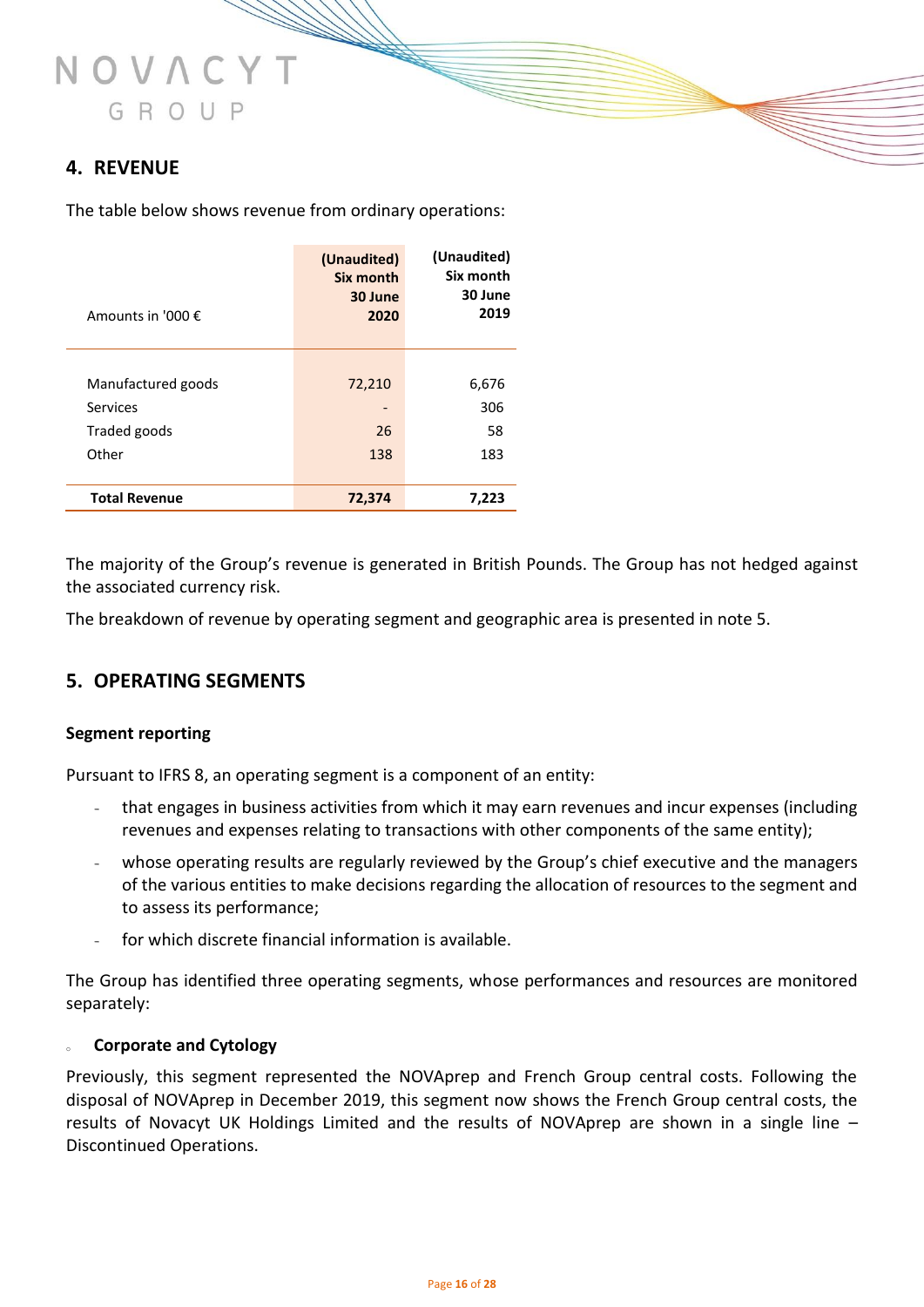#### Lab21 Products (formerly Corporate and Diagnostics)

This segment represents Lab21 Products which is a developer, manufacturer and distributor of a large range of protein-based infectious disease IVD products with both Microgen Bioproducts Ltd and Lab21 Healthcare Ltd now based in Camberley, UK.

#### <sup>o</sup> **Primerdesign (formerly Molecular Products)**

This segment represents the activities of Primerdesign, which is a designer, manufacturer and marketer of molecular 'real time' qPCR testing devices and reagents in the areas of infectious diseases based in Southampton, UK.

The Chief Operating Decision Maker is the Chief Executive Officer.

#### **Reliance on major customers**

Primerdesign's revenue includes approximately €21,000,000 (2019: € nil) from sales to the Group's largest customer. One other customer contributed 10% or more to the Group's revenue in 2020.

#### **Breakdown of revenue by operating segment and geographic area**

#### <sup>o</sup> At 30 June 2020

| Amounts in '000 € | <b>Lab21 Products</b> | Primerdesign | Total  |
|-------------------|-----------------------|--------------|--------|
|                   |                       |              |        |
| Geographical area |                       |              |        |
| Africa            | 64                    | 2,014        | 2,078  |
| Europe            | 943                   | 58,040       | 58,983 |
| Asia-Pacific      | 518                   | 2,764        | 3,282  |
| America           | 195                   | 3,685        | 3,880  |
| Middle East       | 70                    | 4,081        | 4,151  |
| Revenue           | 1,790                 | 70,584       | 72,374 |

#### At 30 June 2019

| Amounts in '000 € | <b>Lab21 Products</b> | Primerdesign | Total |
|-------------------|-----------------------|--------------|-------|
|                   |                       |              |       |
| Geographical area |                       |              |       |
| Africa            | 358                   | 161          | 518   |
| Europe            | 1,555                 | 1,352        | 2,906 |
| Asia-Pacific      | 1,097                 | 496          | 1,594 |
| America           | 409                   | 980          | 1,390 |
| Middle East       | 551                   | 264          | 815   |
| <b>Revenue</b>    | 3,970                 | 3,253        | 7,223 |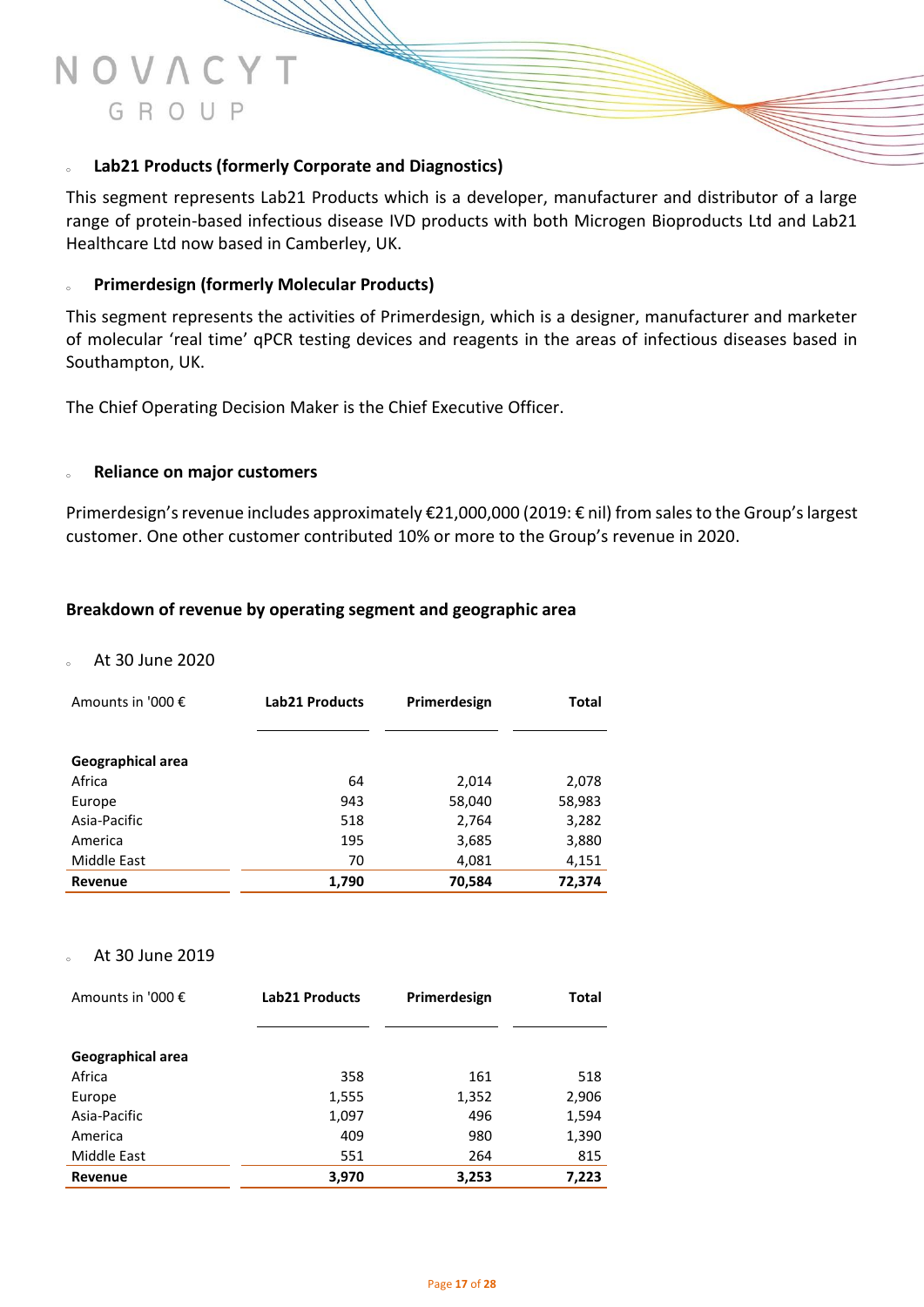#### **6. COST OF SALES**

The table below shows the cost of sales:

| Amounts in '000 €                            | (Unaudited)<br>Six month<br>30 June<br>2020 | (Unaudited)<br>Six month<br>30 June<br>2019 |
|----------------------------------------------|---------------------------------------------|---------------------------------------------|
|                                              |                                             |                                             |
| Cost of inventories recognised as an expense | 4,811                                       | 1,592                                       |
| Change in stock provision                    | 145                                         | 152                                         |
| Manufacturing sub-contracting costs          | 6,011                                       |                                             |
| Non-stock items and supplies                 | 130                                         | 17                                          |
| Freight costs                                | 122                                         | 39                                          |
| Direct labour                                | 859                                         | 815                                         |
| Other                                        | 31                                          | 28                                          |
| <b>Total Cost of sales</b>                   | 12,109                                      | 2.643                                       |

Cost of inventories recognised as an expense, has increased significantly due to higher sales in H1 2020. In order to respond to market demands in 2020 some elements of manufacturing were outsourced resulting in €6,011,000 of sub-contractor costs.

#### **7. OTHER OPERATING INCOME AND EXPENSES**

The table below shows other operating income and expenses:

|                                 | (Unaudited)<br>Six month | (Unaudited)<br>Six month |
|---------------------------------|--------------------------|--------------------------|
| Amounts in '000 €               | 30 June<br>2020          | 30 June<br>2019          |
| Other income                    | 5                        | 57                       |
| Other operating income          | 5                        | 57                       |
|                                 |                          |                          |
| Litigation with employees       |                          | -3                       |
| Restructuring expenses          | $-126$                   | $-31$                    |
| <b>Business sale expenses</b>   |                          | $-21$                    |
| Brand impairment - Omega        | $-200$                   |                          |
| Other expenses                  | $-27$                    | -68                      |
| <b>Other operating expenses</b> | $-353$                   | $-123$                   |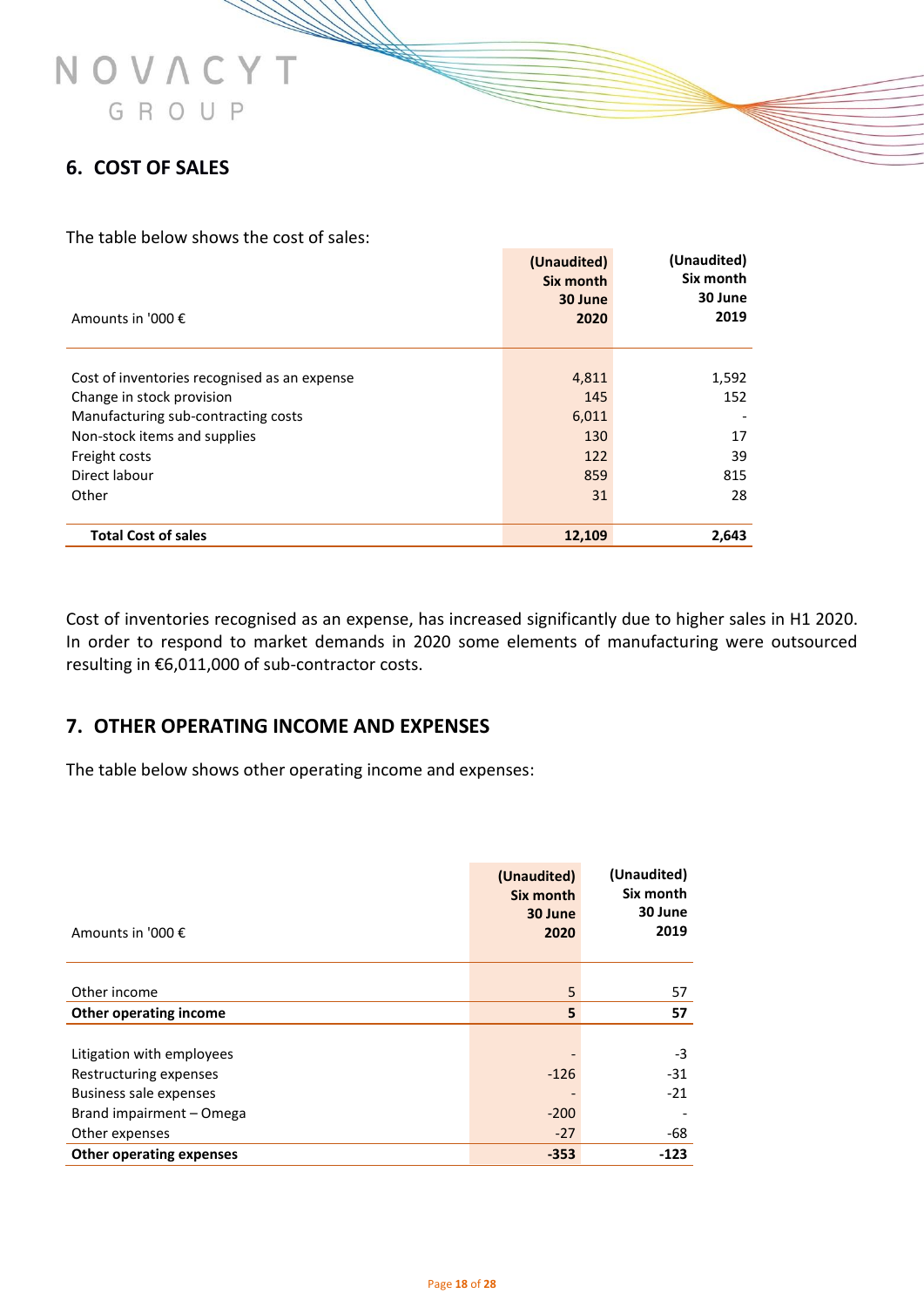

The restructuring expenses in 2020 relate to site closure costs for the Bridport facility, following the transfer of manufacturing of the Lab21 Healthcare portfolio of products to our Camberley facility.

No further products will be sold under any brands/trademarks acquired as part of the Omega Infectious Diseases acquisition in 2018, and as a result the remaining intangible asset has been fully written down in 2020.

#### **8. FINANCIAL INCOME AND EXPENSE**

The table below shows financial income and expense:

| Amounts in '000 €                                                                                   | (Unaudited)<br>Six month<br>30 June<br>2020 | (Unaudited)<br>Six month<br>30 June<br>2019 |
|-----------------------------------------------------------------------------------------------------|---------------------------------------------|---------------------------------------------|
| Exchange gains<br>Actualisation of the long term sale receivables                                   | 33<br>54                                    | 36                                          |
| <b>Financial income</b>                                                                             | 87                                          | 36                                          |
| Interest on loans<br>Negma phantom warrant settlement<br>Exchange losses<br>Other financial expense | $-1,744$<br>$-404$<br>$-115$<br>$-29$       | -430<br>-53<br>-96                          |
| <b>Financial expense</b>                                                                            | $-2,292$                                    | -579                                        |

#### **Financial Expense:**

#### *Interest on loans*

The interest charge is mainly related to the Vatel and Harbert European Growth Capital bond notes. The June 2020 figure has increased substantially due to the full repayment of the €5,000,000 Harbert European Growth Capital bond and its associated interest charges.

#### *Negma phantom warrant settlement*

In November 2019 Novacyt SA granted Negma 1,300,000 phantom warrants, i.e. warrants that do not give access to the share capital of the Company, in exchange for the cancellation of 1,300,000 warrants giving access to the share capital of Novacyt SA. The phantom warrants guaranteed to pay Negma the profit from the difference between the €0.20 exercise price and the share price on the day before the exercise date. This instrument was recognised as a derivative financial liability at December 2019 for a value of €90,000. Negma exercised the phantom warrants in February 2020, which resulted in a payment to Negma of €494,000. The charge at June 2020 is the difference between these two amounts.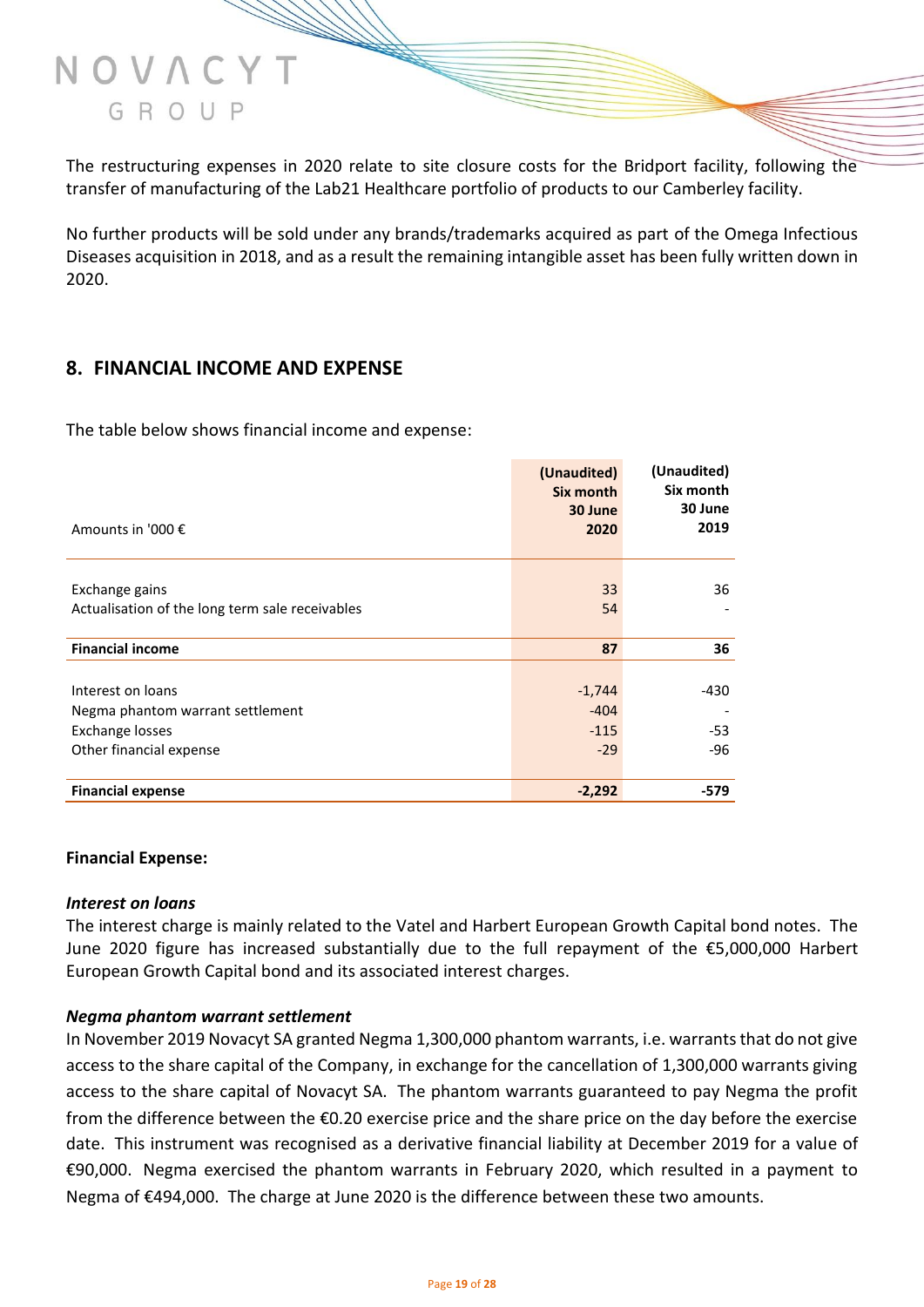#### **9. INCOME TAX**

NOVAC

GROUP

The standard rate of corporation tax applied to reported profit is 28 percent, which is the tax rate applicable to Novacyt SA in France. It has not changed compared to June 2019.

Taxation for other jurisdictions (mainly the UK) is calculated at the rates prevailing in the respective jurisdictions.

The charge for the period can be reconciled to the profit before tax as follows:

|                                                                                 | (Unaudited)<br>Six month | (Unaudited)<br>Six month |
|---------------------------------------------------------------------------------|--------------------------|--------------------------|
| Amounts in '000 €                                                               | 30 June<br>2020          | 30 June<br>2019          |
| Profit before tax on continuing operations                                      | 46,120                   | $-1,208$                 |
|                                                                                 |                          |                          |
| Tax at the French corporation tax rate (28 %)                                   | 12,914                   | -338                     |
| Tax effect of non-deductible expenses and non-taxable income                    | 101                      | -86                      |
| Tax effect of utilisation of tax losses not previously recognised               | $-244$                   |                          |
| Change in unrecognised deferred tax assets                                      | 1,610                    | 534                      |
| Research tax expenditure enhancement                                            | $-90$                    | -63                      |
| Patent box relief                                                               | $-3,683$                 |                          |
| Effect of different tax rates of subisidiaries operating in other jurisdictions | $-4,689$                 | 9                        |
| Other effects                                                                   | 5                        | -56                      |
| Tax expense for the period                                                      | 5,924                    |                          |

#### **Matters affecting the tax charge**

For the first time, the Group has been able to benefit from the UK Patent Box regime, which is a special low corporate tax rate used by several countries to incentivise research and development by taxing [patent](https://eur02.safelinks.protection.outlook.com/?url=https%3A%2F%2Fen.wikipedia.org%2Fwiki%2FIntellectual_property&data=02%7C01%7Csteve.gibson%40novacyt.com%7C8b06dbf44aef4eb263e508d8330f559b%7C7f86b855a6074882a2cf7ae773bd7869%7C0%7C0%7C637315488243249380&sdata=ETOx05SidyaMqjTCu5gOPlC0bRR40Spfe6ELvkfWrHM%3D&reserved=0) revenues differently from other commercial revenues. Subject to a number of adjustments, the effective rate of tax on profits derived from the sale of products subject to patents is close to 10% rather than the normal UK tax rate of 19%. The Patent Box rate is normally claimed once a patent has been granted, but it is likely that the Group's products will fall within a specific exemption allowing the reduced rate to be claimed immediately. Due to the uncertainty over the details of the full calculation, for current reporting purposes a reduced corporation tax rate of 12% on profits from patented products has been assumed.

#### **10.PROFIT/LOSS PER SHARE**

Profit/loss per share is calculated based on the weighted average number of shares outstanding during the period. Diluted profit/loss per share is calculated based on the weighted average number of shares outstanding and the number of shares issuable as a result of the conversion of dilutive financial instruments. At June 2020, there are no longer any outstanding dilutive instruments.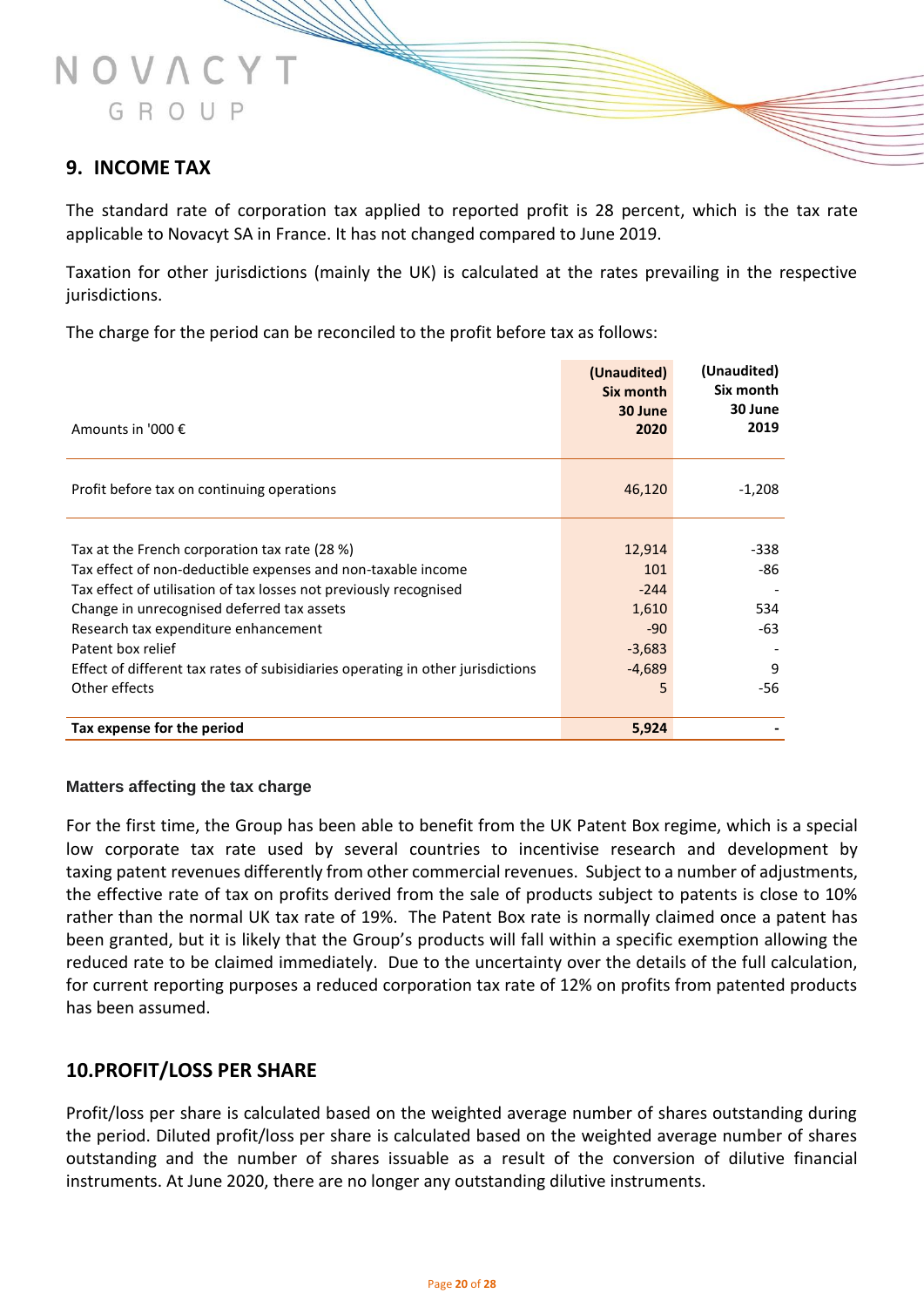| Amounts in 000' $f$ .                          | (Unaudited)<br>Six month<br>30 June<br>2020 | (Unaudited)<br>Six month<br>30 June<br>2019 |
|------------------------------------------------|---------------------------------------------|---------------------------------------------|
| Net loss attributable to owners of the company | 40,195                                      | - 1,994                                     |
| Impact of dilutive instruments                 |                                             |                                             |
| Net loss attributable to owners of the company | 40,195                                      | $-1,994$                                    |
|                                                |                                             |                                             |
| Weighted average number of shares              | 65,721,150                                  | 37,664,418                                  |
| Impact of dilutive instruments                 |                                             |                                             |
| Weighted average number of diluted shares      | 65,721,150                                  | 37,664,418                                  |
|                                                |                                             |                                             |
| Earnings per share $(\epsilon)$                | 0.61                                        | $-0.05$                                     |
| Diluted earnings per share $(\epsilon)$        | 0.61                                        | $-0.05$                                     |

**STARTED STARTED STARTED STARTED STARTED STARTED STARTED STARTED STARTED STARTED STARTED STARTED STARTED STARTED STARTED STARTED STARTED STARTED STARTED STARTED STARTED STARTED STARTED ST**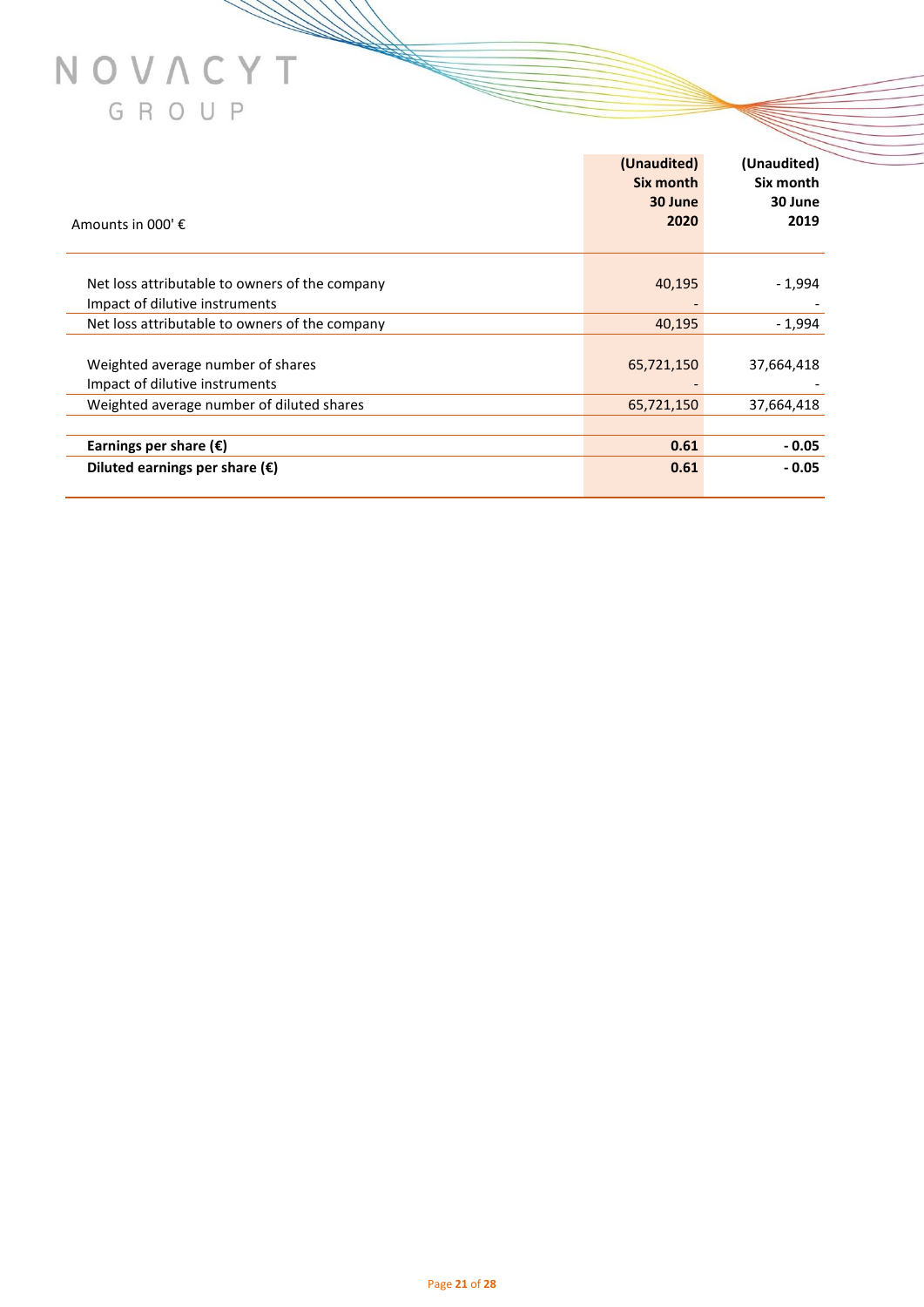The table below presents the movements of the stock options during the first 6 months of 2020. They were not taken into account in the calculation of diluted earnings because they were anti-dilutive for the period ending on 30 June 2019, and were all exercised or elapsed at June 2020.

| Beneficiary                                   | Kreos              | Primerdesign                         | Yorkville                    | Negma                                | Harbert                              | Total        |
|-----------------------------------------------|--------------------|--------------------------------------|------------------------------|--------------------------------------|--------------------------------------|--------------|
| Grant date                                    | 12 May<br>2016     | 12 May 2016                          | 31 July 2015 to 18 July 2017 | 25 April<br>2019                     | 5<br>November<br>2019                |              |
| Number of<br>warrants                         | 353,536            | 1,000,000                            | 1,501,427                    | 2,979,544                            | 6,017,192                            |              |
| Exercise price                                | €1.45              | €1.16                                | From €5.511 to €0.946        | €0.20                                | €0.0698                              |              |
| Exercise<br>deadline                          | 1 November<br>2022 | 12 May 2021                          | 3 years after issuance       | 25 April<br>2024                     | 5<br>November<br>2026                |              |
| Accounting                                    | Equity             | Derivative<br>financial<br>liability | Equity                       | Derivative<br>financial<br>liability | Derivative<br>financial<br>liability |              |
| Number of<br>warrants on<br>1 January<br>2020 | 353,536            | 1,000,000                            | 853,216                      | 1,679,544                            | 6,017,192                            | 9,903,488    |
| Warrants<br>exercised in<br>2020              | $-353,536$         | $-1,000,000$                         | $-528,541$                   | $-1,679,544$                         | $-6,017,192$                         | $-9,578,813$ |
| Number of<br>additional<br>shares             | 353,536            | 1,000,000                            | 528,541                      | 1,679,544                            | 6,017,192                            | 9,578,813    |
| Share capital<br>increase                     | €512,627           | €1,160,000                           | €500,000                     | €335,909                             | €420,000                             | €2,928,536   |
| Warrants<br>cancelled in<br>2020              |                    |                                      | $-324,675$                   |                                      |                                      | $-324,675$   |
| Warrants<br>outstanding<br>on 30 June<br>2020 |                    |                                      |                              |                                      |                                      |              |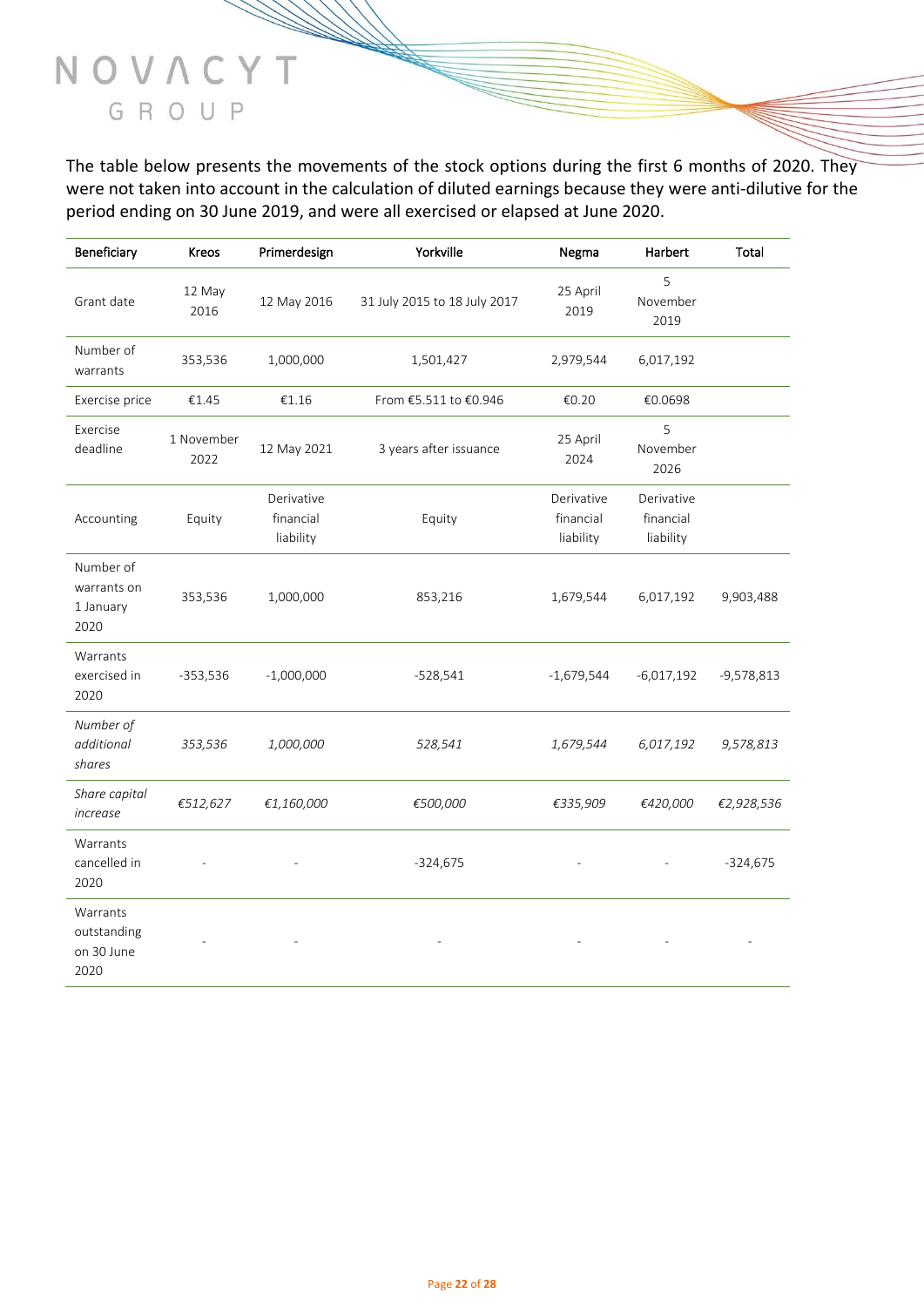#### **11.INVENTORIES AND WORK IN PROGRESS**

The table below shows inventories and work in progress:

| Amounts in '000 € | (Unaudited)<br><b>Six month</b><br>30 June<br>2020 | (Audited)<br>Year ended<br>31 December<br>2019 |
|-------------------|----------------------------------------------------|------------------------------------------------|
|                   |                                                    |                                                |
| Finished goods    | 9,084                                              | 780                                            |
| Raw materials     | 5,133                                              | 1,399                                          |
| Work in progress  | 1,480                                              | 282                                            |
| Traded goods      | 69                                                 | 82                                             |
| Stock provisions  | $-208$                                             | $-104$                                         |
| <b>Total</b>      | 15,558                                             | 2,439                                          |

Increased inventory levels are supporting the Group's revenue growth, with significant finished goods being held in stock ready for immediate dispatch to support the worldwide COVID-19 pandemic, as demand remains high for the Primerdesign test kits.

The lead time for obtaining some raw materials was significant, as such bulk orders have been placed to ensure there are no supply chain issues, contributing to the higher raw materials balance in 2020.

#### **12.TRADE AND OTHER RECEIVABLES**

The table below shows trade and other receivables:

| Amounts in '000 €                        | (Unaudited)<br><b>Six month</b><br>30 June<br>2020 | (Audited)<br>Year ended<br>31 December<br>2019 |
|------------------------------------------|----------------------------------------------------|------------------------------------------------|
|                                          |                                                    |                                                |
| Trade and other receivables              | 28,401                                             | 2,014                                          |
| Estimated credit loss provision          | $-552$                                             | $-464$                                         |
| Accrued income                           | 17                                                 | 18                                             |
| Tax receivables (excluding income tax)   | 428                                                | 392                                            |
| Receivables on sale of businesses        | 176                                                | 178                                            |
| Other receivables                        |                                                    | 30                                             |
| <b>Total Trade and other receivables</b> | 28,470                                             | 2,168                                          |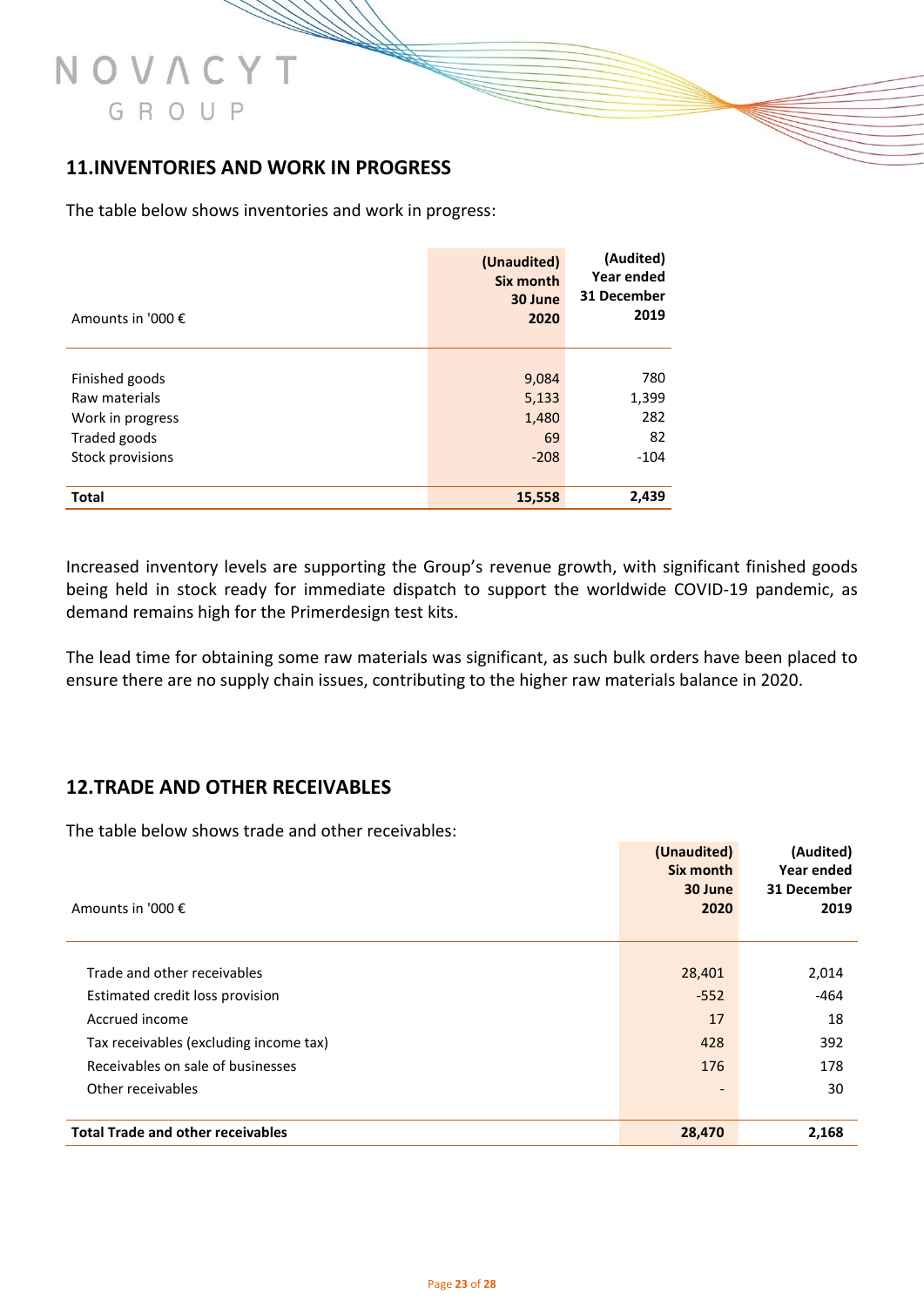

Trade receivables balances are due within one year. Once an invoice is overdue from its due date by more than 90 days, this invoice is deemed more likely to default and as such, these invoices have been provided for in full as part of an expected credit loss model.

#### **13.CASH AND CASH EQUIVALENTS**

The table below shows cash and cash equivalents:

| Amounts in '000 €                       | (Unaudited)<br>Six month<br>30 June<br>2020 | (Audited)<br>Year ended<br>31 December<br>2019 |
|-----------------------------------------|---------------------------------------------|------------------------------------------------|
| Available cash<br>Money market deposits | 19,708<br>12                                | 1,793<br>12                                    |
| Cash and cash equivalents               | 19,720                                      | 1,805                                          |

#### **14. BORROWINGS**

The following tables show borrowings and financial liabilities carried at amortised cost.

#### <sup>o</sup> Maturities as of 30 June 2020

| Amounts in '000 €                  | Amount due for<br>12 months | Amount due for<br>settlement within settlement after 12<br>months | Total |
|------------------------------------|-----------------------------|-------------------------------------------------------------------|-------|
| Bond notes                         |                             |                                                                   |       |
| Accrued interest on borrowings     |                             |                                                                   |       |
| Short term financing facilities    |                             |                                                                   |       |
| <b>Total financial liabilities</b> |                             |                                                                   |       |

#### Maturities as of 31 December 2019

| Amounts in '000 €                  | Amount due for<br>12 months | <b>Amount due for</b><br>settlement within settlement after 12<br>months | Total |
|------------------------------------|-----------------------------|--------------------------------------------------------------------------|-------|
| Bond notes                         | 1,306                       | 6,137                                                                    | 7,443 |
| Accrued interest on borrowings     | 39                          |                                                                          | 39    |
| Short term financing facilities    | 844                         |                                                                          | 844   |
| <b>Total financial liabilities</b> | 2.189                       | 6,137                                                                    | 8,326 |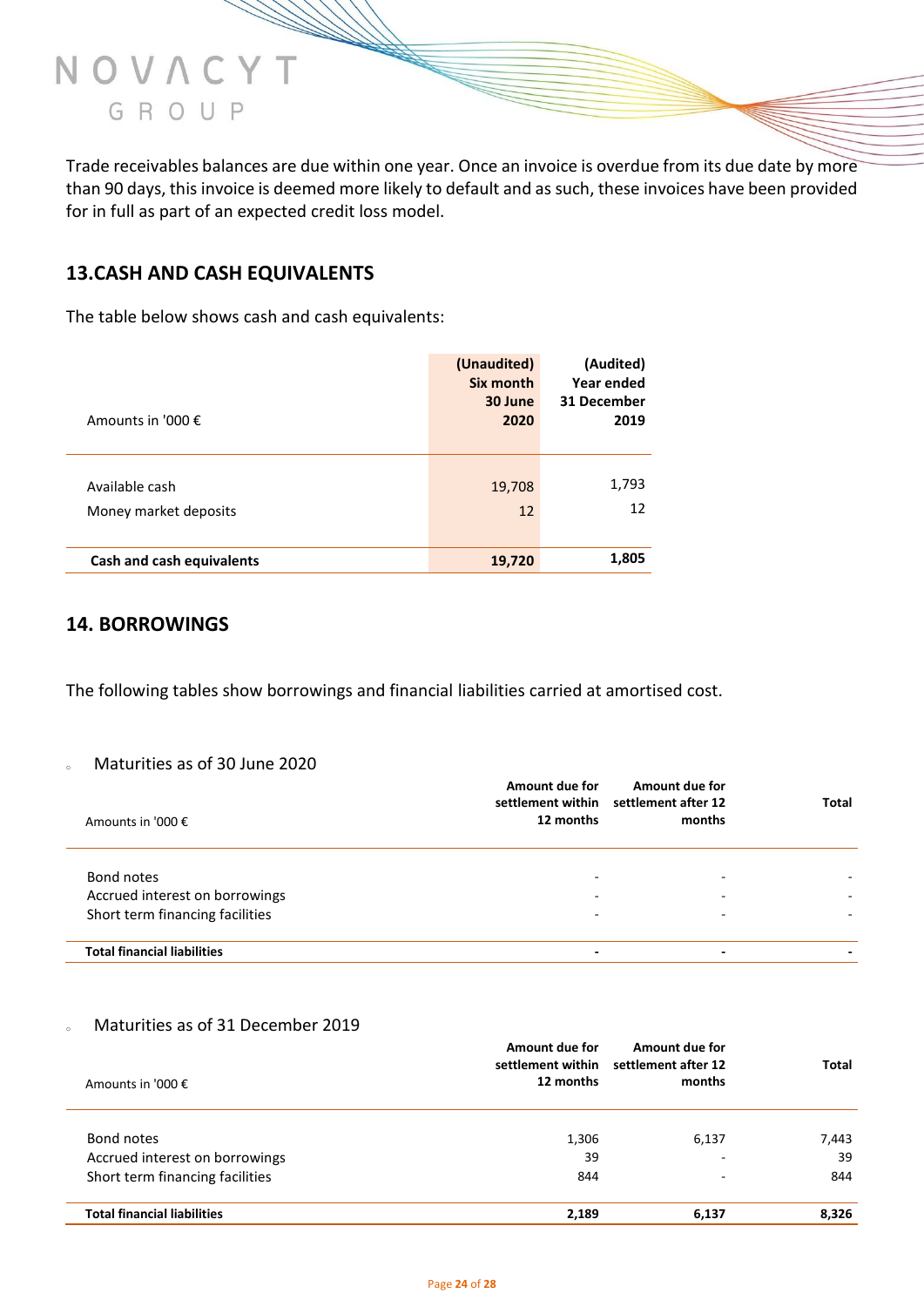

At 30 June 2020, the Group is debt free having repaid the €5,000,000 bond subscribed by Harbert European Growth Capital and converted the Vatel €4,000,000 bond into equity.

The short-term financing facility remains in place but no funds have been drawn down as at 30 June 2020.

#### **15.PROVISIONS**

The table below shows the nature of and change in provisions for risks and charges for the period from 1 January 2020 to 30 June 2020:

|                                                                    | At<br>1 January                |                 |                          |                | Change in<br>exchange | At<br>30 June |
|--------------------------------------------------------------------|--------------------------------|-----------------|--------------------------|----------------|-----------------------|---------------|
| Amounts in '000 €                                                  | 2020                           | <b>Increase</b> | <b>Reduction</b>         | <b>Reclass</b> | rates                 | 2020          |
| Provisions for restoration of<br>premises                          | 226                            | 3               |                          |                | $-14$                 | 215           |
| Long term management<br>incentive plan                             | 14                             |                 |                          | $-14$          |                       |               |
| Long-term provisions                                               | 240                            | 3               |                          | $-14$          | $-14$                 | 215           |
| Long term management<br>incentive plan<br>Provision for litigation | $\overline{\phantom{a}}$<br>50 | 4,173           |                          | 14             |                       | 4,187<br>50   |
| <b>Short-term provision</b>                                        | 50                             | 4,173           | $\overline{\phantom{a}}$ | 14             |                       | 4,237         |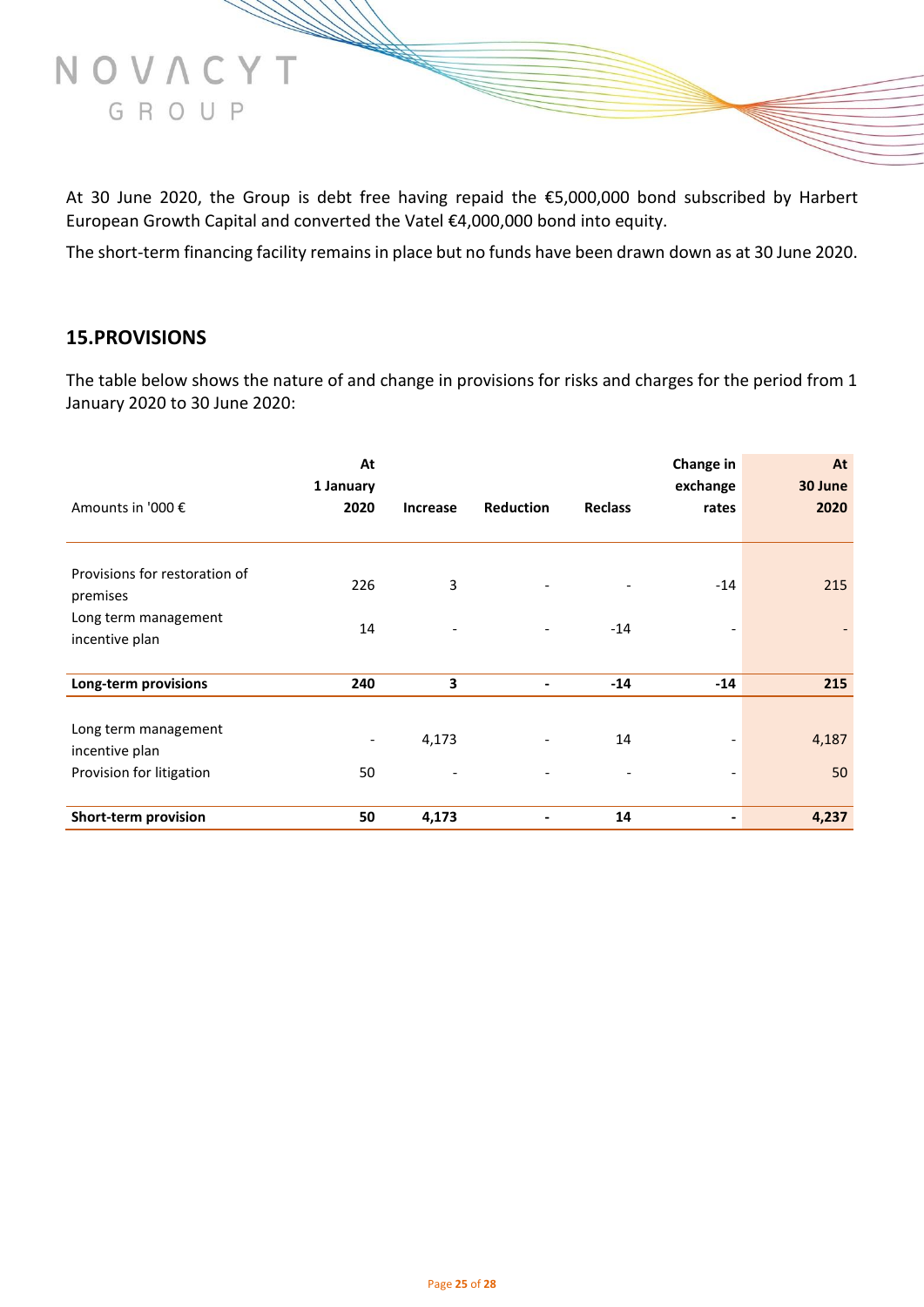

The table below shows the nature of and change in provisions for risks and charges for the period from 1 January 2019 to 31 December 2019:

|                                           | At<br>1 January |                          |                  | <b>Adoption</b>          | Change in<br>exchange | At<br>31 December |
|-------------------------------------------|-----------------|--------------------------|------------------|--------------------------|-----------------------|-------------------|
| Amounts in '000 €                         | 2019            | <b>Increase</b>          | <b>Reduction</b> | of IFRS 16               | rates                 | 2019              |
| Provisions for restoration of<br>premises | 147             | $\overline{7}$           | $-25$            | 87                       | 10                    | 226               |
| Long term management<br>incentive plan    | 20              | $\overline{\phantom{a}}$ | - 6              | $\overline{\phantom{a}}$ |                       | 14                |
| Long-term provisions                      | 167             | 7                        | $-31$            | 87                       | 10                    | 240               |
| Provision for litigation                  | 100             |                          | $-50$            | $\overline{\phantom{a}}$ | ۰                     | 50                |
| Short-term provision                      | 100             |                          | - 50             | $\overline{\phantom{a}}$ | $\blacksquare$        | 50                |

As a result of the share price increasing significantly since December 2019, the provision for the long-term incentive plan for management has increase substantially to €4,187,000 as at 30 June 2020.

#### **16.TRADE AND OTHER LIABILITIES**

|                                          | (Unaudited) | (Audited)   |
|------------------------------------------|-------------|-------------|
|                                          | Six month   | Year ended  |
|                                          | 30 June     | 31 December |
| Amounts in '000 €                        | 2020        | 2019        |
|                                          |             |             |
|                                          |             |             |
| Trade payables                           | 3,572       | 2,091       |
| Accrued invoices                         | 7,577       | 858         |
| Social security liabilities              | 485         | 473         |
| Tax liabilities                          | 4,654       | 142         |
| Other liabilities                        | 8           | 37          |
| Options classified as liabilities        |             | 990         |
|                                          |             |             |
| <b>Total Trade and other liabilities</b> | 16,296      | 4,591       |

The options classified as liabilities at 31 December 2019 include the warrants and phantom warrants granted to Harbert European Growth Capital, Negma and the former shareholders of Primerdesign, that were exercised, in the first half of 2020.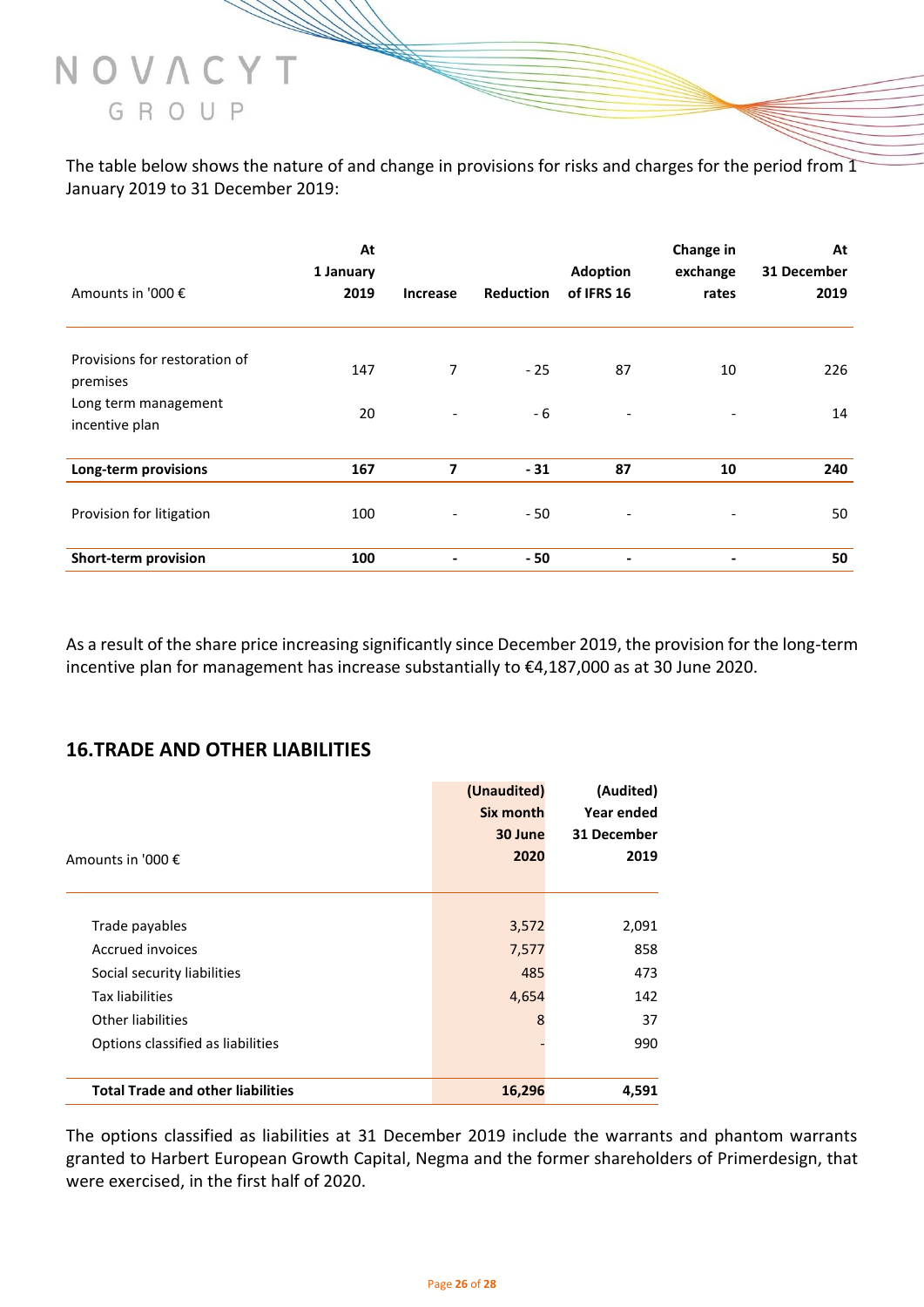#### Trade payables and accrued invoices have increased significantly in line with increased revenue.

The €4,654,000 tax liability predominantly relates to Value Added Tax (VAT) payable to HMRC in the UK.

#### **17.SHARE CAPITAL**

NOVAC

GROUP

|                                                     | Amount of<br>share | Unit value | Number of<br>shares |
|-----------------------------------------------------|--------------------|------------|---------------------|
| Amounts in '000 €                                   | capital            | per share  | issued              |
| At 1 January 2019                                   | 2,511              | 0.07       | 37,664,341          |
|                                                     |                    |            |                     |
| Capital increase by conversion of OCABSA            | 1,362              | 0.07       | 20,430,413          |
| At 31 December 2019                                 | 3,873              | 0.07       | 58,094,754          |
|                                                     |                    |            |                     |
| Capital increase following the exercise of warrants | 639                | 0.07       | 9,578,813           |
| Capital increase by conversion of debt              | 197                | 0.07       | 2,952,681           |
| At 30 June 2020                                     | 4.708              | 0.07       | 70,626,248          |

As of 31 December 2019, the Company's share capital of €3,872,983.59 was divided into 58,094,754 shares with a par value of 1/15th of a Euro each.

As of 30 June 2020, the Company's share capital of €4,708,416.55 was divided into 70,626,248 shares with a par value of 1/15th of a Euro each.

The Company's share capital consists of one class of share. All outstanding shares have been subscribed, called and paid.